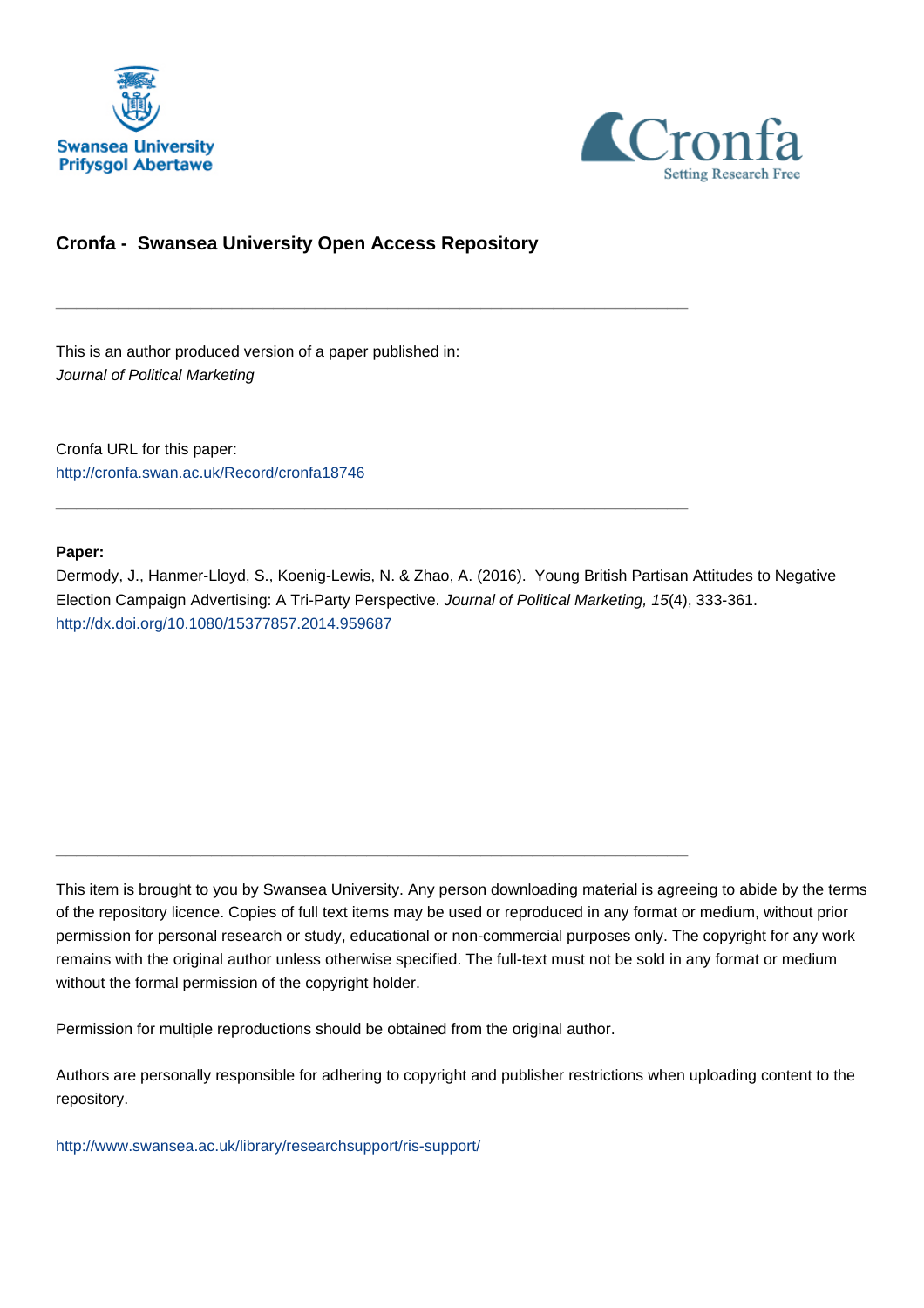# **Young British Partisan Attitudes to Negative Election Campaign Advertising: A Tri-Party Perspective. Journal of Political Marketing. DOI: 10.1080/15377857.2014.959687**

Posted online: 07 May 2015, Published online: 07 May 2015. Published: 2016-10.

Cite as: Janine Dermody,\* Stuart Hanmer-Lloyd, Nicole Koenig-Lewis, & Anita Lifen Zhao (2015). Young British Partisan Attitudes to Negative Election Campaign Advertising: A Tri-Party Perspective. Journal of Political Marketing, 333-361. DOI: 10.1080/15377857.2014.959687

\*Contact author: jdermody@brookes.ac.uk

## **Abstract**

This article presents an empirical investigation of young partisan first-time voter attitudes towards the use of negative attack advertising in a British general election. Partisanship, particularly in relation to negative advertising and third-party effects is significantly under-researched, yet it advances understanding of youth electoral interaction. Our study confirms that young British partisans are not passive recipients of information, but are actively involved in information processing, interpretation and counter arguing. Our findings also highlight a third party effect among young partisans in their evaluation of the attack advertising. Overall our young partisans broadly reject image-attack election ads, which raises a 'health-warning' on its use in future election campaigning. The findings of this study are of significant interest to election campaign strategists in their planning for future elections and to political researchers striving to advance understanding within the field of political marketing.

Keywords: British elections, motivated reasoning, negative attack advertising, partisanship, tri-party attitudes, youth electoral engagement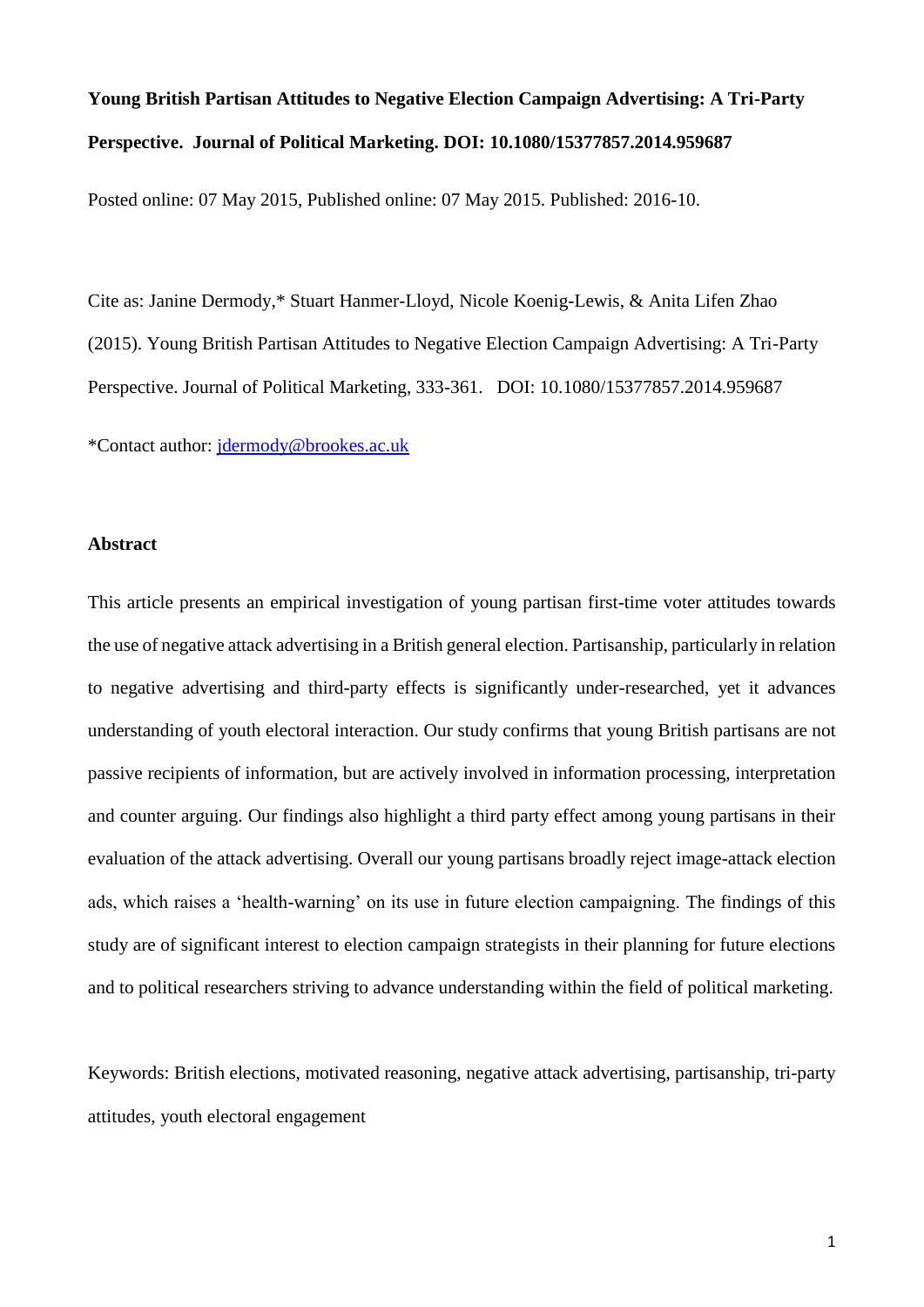## **INTRODUCTION**

In an important paper within the Journal of Political Marketing Henneberg (2008) reviews the research on political marketing and observes that "… a certain stagnation in knowledge development has been identified" (p.151). He goes on to suggest the need for new directions in the development of research in political marketing with "less restricted conceptual horizons" (p.152). In particular we would like to note two of Henneberg's specific observations that motivated a further examination of our empirical data collected during the 2005 British General Election. Firstly, the need to better understand "… the impact of negative political advertising on voter decision-making processes, which may challenge the need for tighter guidelines." (p.160). Secondly, the observation that "Analytical and empirical studies utilizing higher-level qualitative or quantitative methods … are still extremely rare." (p.165).

Thus, in response to Henneberg (2008), the purpose of this paper is to explore young firsttime partisan voters' attitudes towards the negative image and issue-attack advertising used during the 2005 British General Election. This exploration is based on personal-interview questionnaires conducted with 627 partisans concerning their attitudes towards actual attack ads used in the election. Two main parties contested the election, Labour and Conservative. Importantly a third party, the Liberal Democrats (LibDem), are also considered, as they usually poll a significant proportion of the overall votes, but without gaining similar benefit in terms of representation.

Whilst there is an extensive literature on negative political campaign advertising, there is no consensus on how effective or detrimental negative campaigning actually is in aiding the electorate's message reasoning (Lau, Sigelman, and Rovner 2007). Additionally, while party identification is a well-established research construct in the political-behavioural literature, it has not been extensively examined within the political-advertising field (Chang 2003). Indeed there is a paucity of evidence relating to the impact of negative advertising on British partisans, which this paper sets out to address. Furthermore, while there is evidence that young people in western societies possess negative attitudes towards parliamentary politics, and are disengaged from it (see for example Henn and Weinstein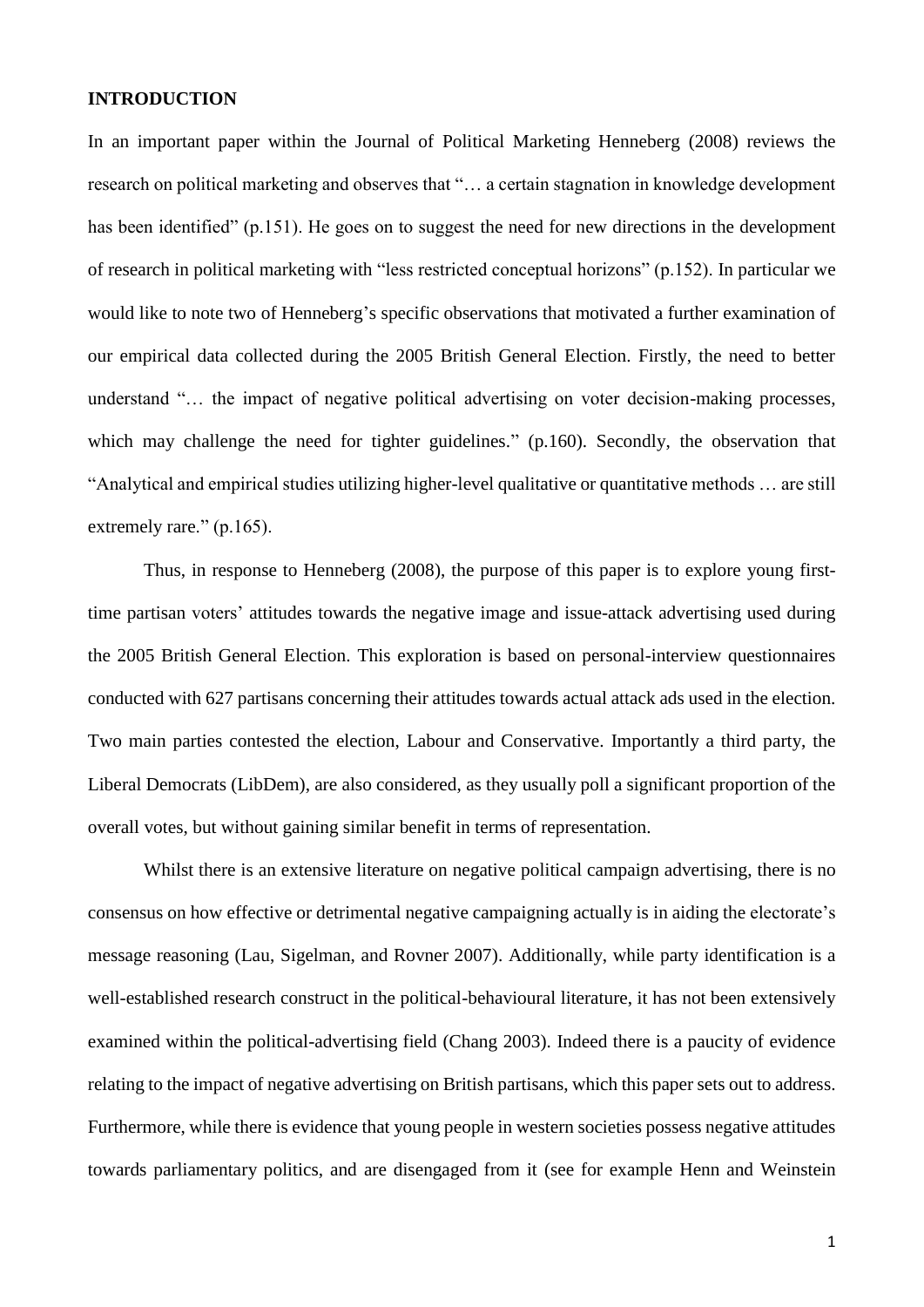2006; Huggins 2001; Kaid et al. 2007), there is very limited understanding of young partisans who are politically engaged. Thus this paper responds to Hennberg's call for empirically well-grounded research that examines negative attack advertising from the innovative conceptual horizon of partyidentification – partisanship – within a challenging electoral segment – British youth. In so doing, it aims to contribute to the development of knowledge within the domain of political marketing. This paper begins by presenting an overview of the research context – the 2005 British General Election and youth political engagement. This is followed by a review of previous academic research on negative advertising, with emphasis given to its impact on partisan voters. Following an account of the methodology, the results of the research investigation are presented. These are discussed within the framework of negative attack advertising and 'motivated reasoning' within partisanship. Finally conclusions, further research and implications for campaign strategists are proffered.

## **THE RESEARCH CONTEXT**

The research was conducted during the 2005 British general election advertising campaign. The uniqueness of each election contributes to a specific style and tone in each of the contesting parties election campaigns. In 2005, whilst the British economy was perceived as strong, more widely the election battle context was 9:11, the 'war on terror', the Iraq conflict and its impact on the trustworthiness of the Prime Minister, Tony Blair. Indeed, as Dermody and Hanmer-Lloyd (2005, p. 1022) observe, "Trust, or the lack of it, had become an agenda item for the three main parties – Conservatives, Labour and the Liberal Democrats". Political commentators noted that this trust issue was the underlying theme of the whole 2005 party conference season (Rawnsley 2004). Such distrusting attitudes had also been present in the 2001 British general election and some argued that this had contributed to a low election turnout rate of 59.4% (Bromley and Curtice 2002; Dermody and Scullion 2003; Russell et al. 2002). In 2005 the election turnout increased to just 61%, but significantly, for this paper, young 18-24 year old voters had a turnout of only 37% (Mori 2005). In terms of the advertising campaigns, the Conservatives (main challenger party) focused on attacking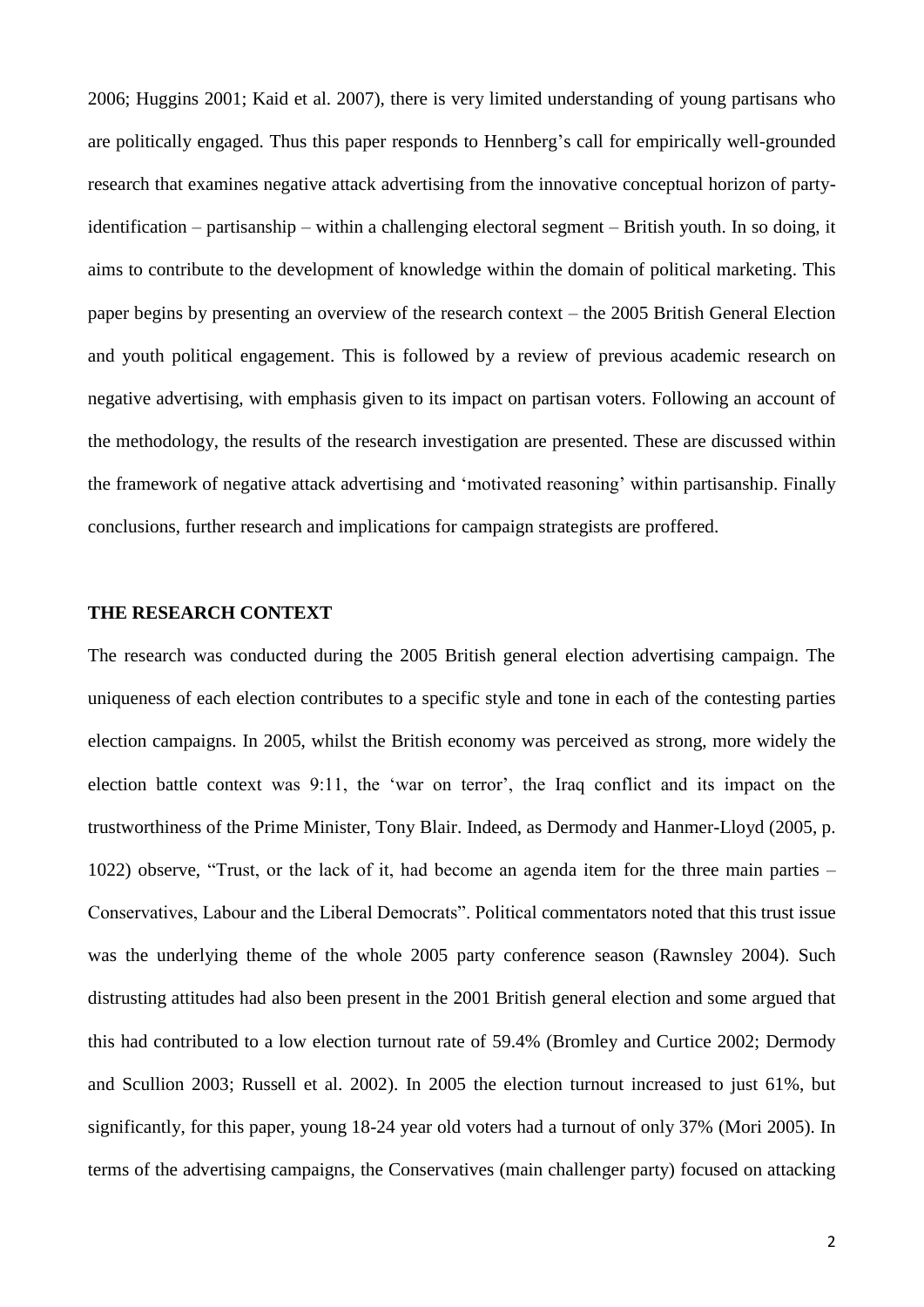Labour on five issues: taxes (lower and value for money), immigration, crime (more police), education (school discipline) and the National Health Service (NHS) (cleaner hospitals). Although key to their advertising strategy, especially as the election grew near, was the use of image-attack advertising aimed at the Prime Minister, Tony Blair, particularly his 'lies' over Iraq.

The Labour (incumbent) party strategy recognised that their economic performance was a strong weapon, and hence valuable ammunition against their main opposition, the Conservative party. They chose to use a 'Forward not backward' theme contrasting their successful economic policies with previous Conservative failures. Thus, issue-attack advertising became the central theme of the Labour strategy to create anxiety amongst voters that things would be very much worse under the Conservatives. For example, Labour claimed that the Conservatives would bring in charges for hospital operations. Voters were invited to decide who they trusted the most to deliver on key policies. Thus, both the Conservative and Labour advertising campaigns were essentially attacking in tone, using both image and issue-attack ads.

The LibDem party attempted to be much more positive in their advertising. Whilst they did use comparative ads to identify issue differences, their focus was on presenting their Leader, Charles Kennedy, and their party as a real alternative to both the Conservatives and Labour. With key themes of 'freedom, fairness and trust (through honesty)' as their core values, they presented the electorate with '10 good reasons to vote Liberal Democrat'. Thus, in contrast to Labour and the Conservatives, their approach was based on positive reasons to vote LibDem.

Overall, while the campaigns aimed to mobilise each party's partisans and to appeal to floating voters, the underlying message takeout from these three ad campaigns appeared to be whom should the electorate distrust the least as opposed to whom should they trust the most? (Dermody and Hanmer-Lloyd 2005). Indeed trust-building was not really evident in the Labour or Conservative advertising campaigns.

Set against this election backdrop, as a primary disengaged segment (supported by their voting behaviour), there was also disquiet on whether young adults would vote or not. Thus young British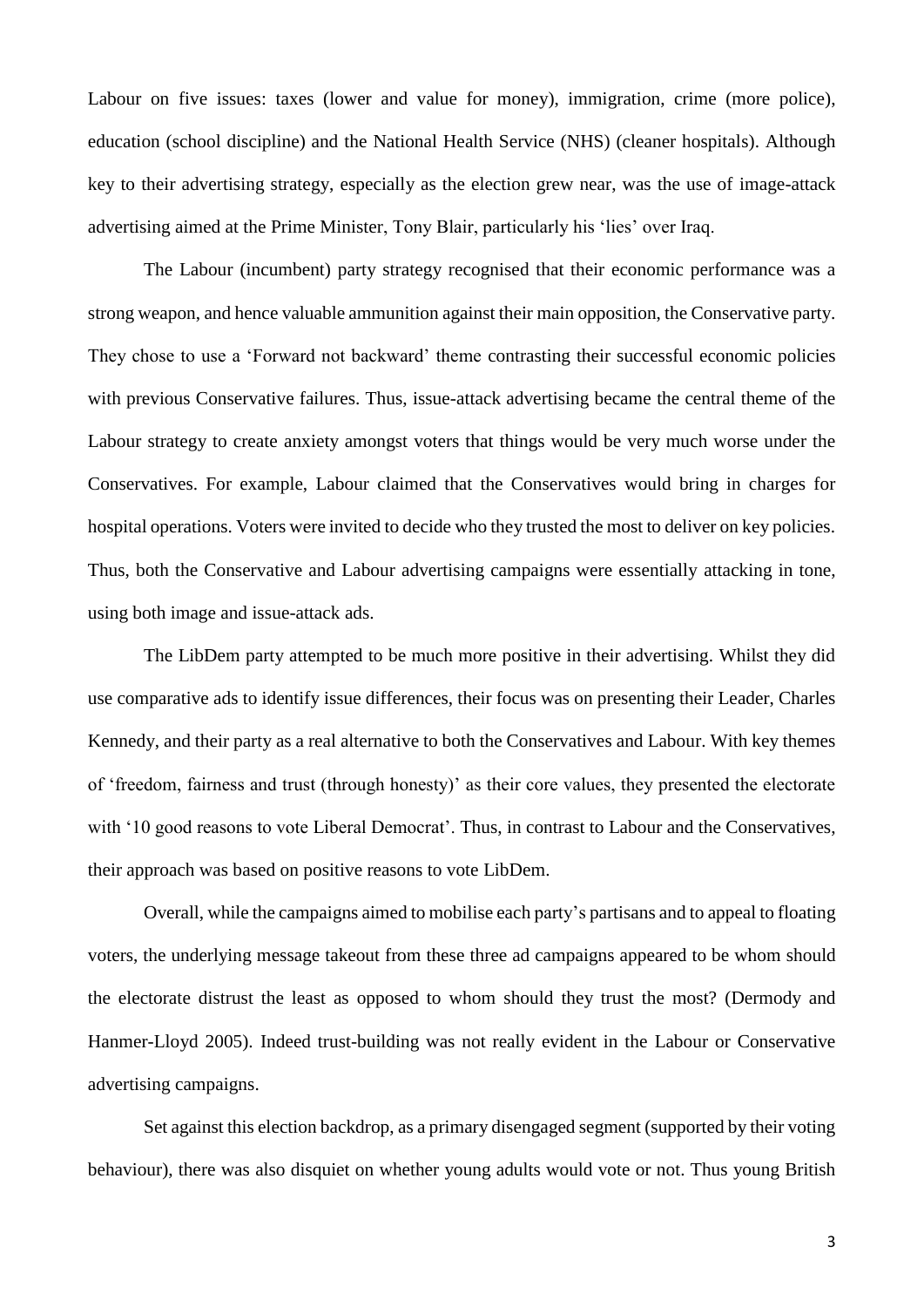adults are of primary interest in our research investigations because of their significantly lower turnout (compared with older segments), and the ensuing challenge of engaging them. Their persistently lower turnout is symbolic of a broader epidemic of youth electoral disengagement as young adults in the West decline to vote in elections. In Britain, Henn and Weinstein (2006, p. 518) note that "young people are becoming increasingly disconnected from the political process." Indeed evidence shows that they are less likely to be politically engaged than older segments of the population (Abrial, Cautrès, and Mandran 2003; Anderson and Goodyear-Grant 2008; Zukin et al. 2006). The evidence for this youth 'malaise' is extensive and a full account of it is beyond the remit of this article. Prior accounts from the authors, documenting these studies, can be found in Dermody et al (2013). In summary these studies indicate that young people are politically disengaged because their trust in parties and politicians is low, they possess high levels of political cynicism and scepticism, their knowledge and comprehension is limited, they feel politically isolated and alienated, and they perceive parliamentary/presidential politics to be irrelevant to their everyday lives (for example see Abrial, Cautrès, and Mandran 2003; Anderson and Goodyear-Grant 2008; Bromley and Curtice 2002; Delli Carpini 2000; Feldmann-Wojtachnia et al. 2010; Huggins 2001; Kaid, McKinney, and Tedesco 2004; Pintor and Gratschew 2002; Zukin et al. 2006). Thus, not only do young people perceive the political process and those who govern it to be remote and inaccessible, which leads to a feeling of low political efficacy and increased alienation, they are also highly distrustful and critical of those politicians who vie for control of it. Consequently, as Fieldhouse, Tranmer and Russell (2007) observe, today's youth appear to hold deeply skeptical views of the mainstream political parties and elected politicians – and of the way that they conduct their activities. This concurs with the views of Nye, Zelikow and King (1997) a decade previously, who found that young electors were the most likely to distrust government and political institutions.

There is a wealth of evidence explaining why young adults do not vote; however explanations of why some do engage is much more limited (Dermody, Hanmer-Lloyd, and Scullion 2010; Fieldhouse, Tranmer, and Russell 2007; Pleyers 2005; Russell et al. 2002; White, Bruce, and Ritchie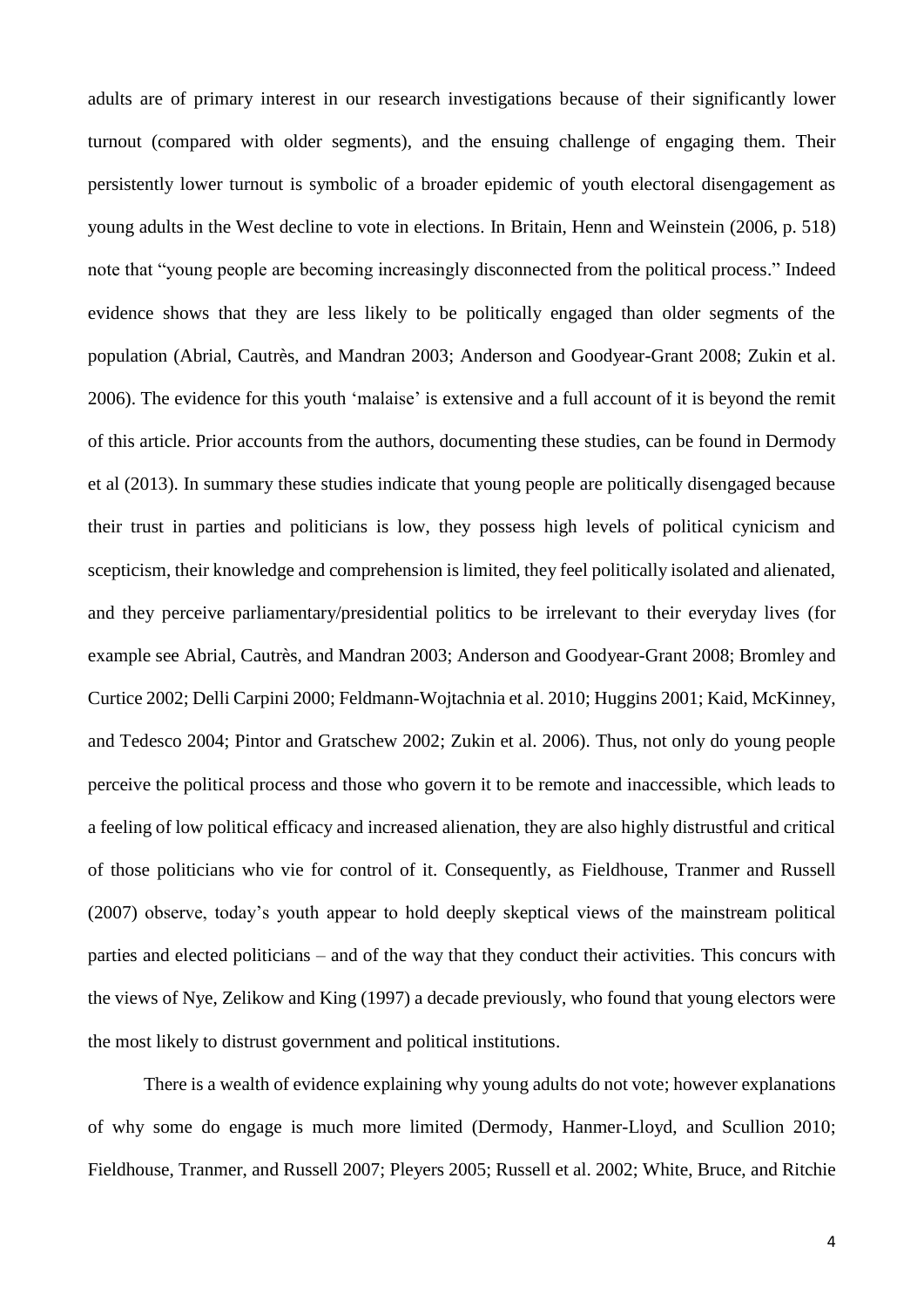2000). Accordingly, this paper makes a contribution to understanding this minority group of young voters – particularly as 'brand loyal' partisans – within the context of their attitudes towards negative election advertising.

## **NEGATIVE ELECTION CAMPAIGN ADVERTISING**

This analysis of the literature begins with an explanation of negative political advertising, and most importantly the distinction between negative issue and image-attack advertising used in election campaigning. This distinction has been largely ignored within the scholarship on negative political advertising (Dermody and Scullion 2003; Jamieson 1992), contributing to some of the perceived contradictions in its evidential base. Negative advertising can be classified as comparative or attacking (Jamieson 1992). Comparative ads are more cognitively engaging, whilst attack advertising is more emotional and malicious (Dermody and Scullion 2003). Indirect comparative advertising is the least negative, where one/two sided arguments are presented to the electorate to evaluate as part of their decision-making. In contrast, attack advertising is more personalised, with image-attack ads that attack the personal character of competing candidates being the strongest form of negative advertising. Issue-attack ads criticise the policies of competing parties, and thus fall within the realms of emotive-cognitive arguments (Dermody and Scullion 2003). Generally comparative and issueattack negative political ads are judged to be acceptable by the electorate. However, image-attack ads are deemed less acceptable because of their deliberate intention to denigrate or destroy the reputation of competing candidates (Brooks 2006; Dermody et al. 2013; Kates 1998; Meirick 2002; Pinkleton, Vm, and Austin 2002; Robideaux 1998, 2002, 2004; Stevens et al. 2008). For example Stevens et al. (2008, p. 531) state that "issue-based criticism [was] appraised as much fairer than criticism about a candidate's personal life." Kates (1998, p. 1879) concurs and states research shows "attacks upon personal characteristics was judged by the participants as unacceptable, unethical and unfair play". Brooks (2006) maintains this is not surprising as the premises upon which these attacks are made are fundamentally different. Thus, evidence indicates that issue-attack ads that criticise policy are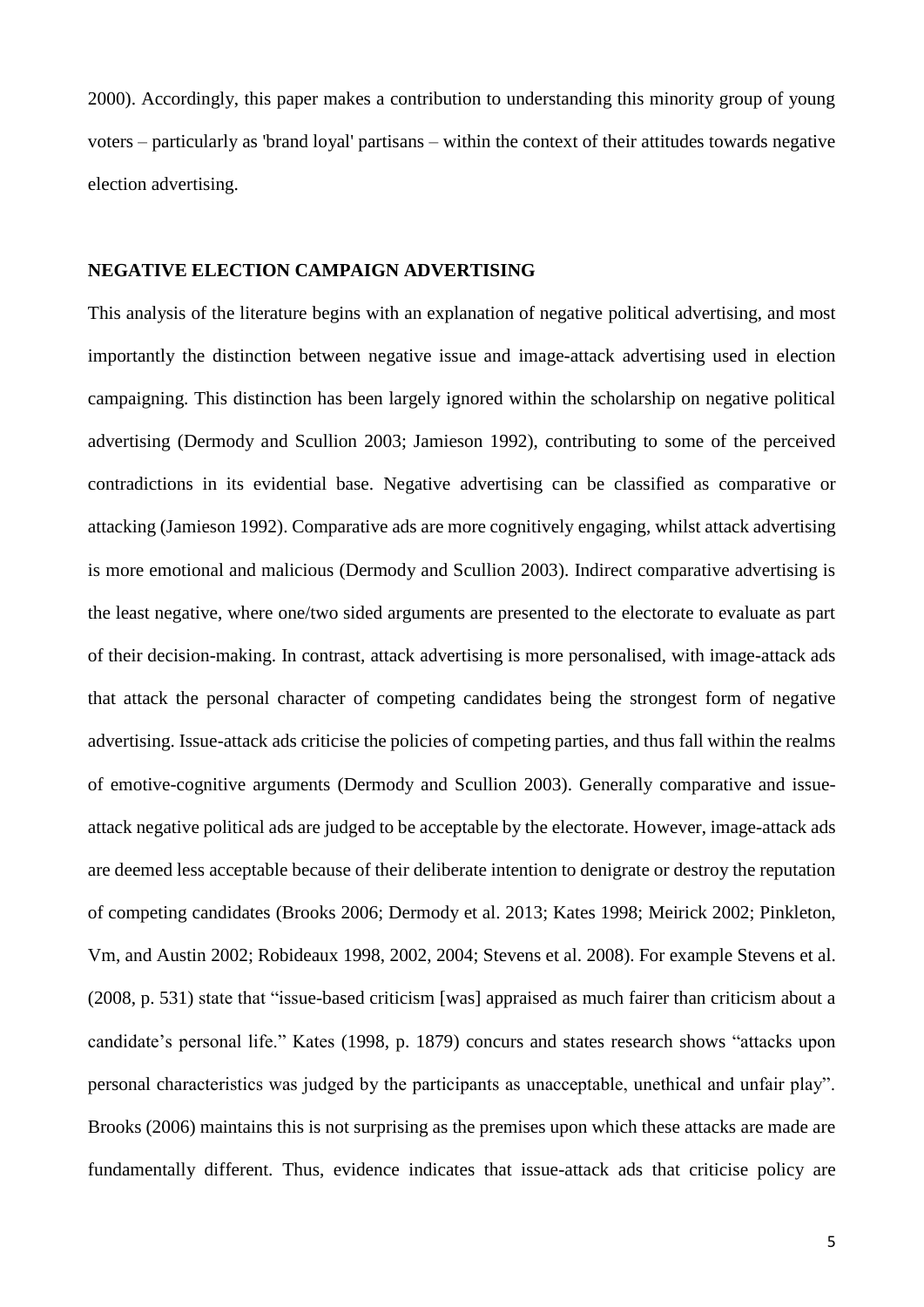perceived differently and deemed more of an acceptable part of electioneering. In contrast imageattack ads that aim to diminish the good character and reputation of candidates are deemed as unacceptable, and, according to Pinkleton et al (2002), perceived to be of limited value to the electorate. Two examples of image and issue-attack ads from the 2005 British election can be found in appendices one and two. The Conservative party sponsored image-attack ad (Appendix 1) shows Tony Blair being accused of lying to take Britain to war. The Labour-sponsored issue-attack ad (Appendix 2), asks the public to vote for a free and fair NHS or suffer Conservative NHS charges. A fuller account of these ads can be found in the methodology.

It has been suggested that there are specific electoral conditions that trigger the utilisation of comparative and attacking negative election messages. According to Lau and Pomper (2001, 2004), and with reference to the 2005 election: (1) where candidates are behind –the Conservatives were both behind and more negative; (2) candidates in close elections – Labour's perceived closeness due to the detrimental reputational impact of Prime Minister Blair taking the country to war; (3) challengers – the Conservatives viewed themselves as the challengers; (4) candidates with limited campaign resources – Labour had fewer resources than the Conservatives; (5) Republicans (Conservatives) are typically more negative – illustrated by the attack ads used in the Conservative campaign; (6) in response to opponent attacks, both Labour and the Conservatives attacked each other, although the Conservatives were more negative.

With respect to the effects of negative advertising, the evidence is highly controversial, partially because of ethical considerations surrounding the use of image-attack ads and partially because of the lack of separation between the more cognitive comparative and more emotive attack negative political advertising. Thus, while political consultants stress that negative political advertising 'works', and critics argue it demobilises, the evidence in both camps is inconclusive. This evidence will now be presented.

Negative political advertising is deemed to 'work' primarily through its cognitive effects. Thus studies suggest it is more memorable (Brader 2005; Brians and Wattenberg 1996), and increases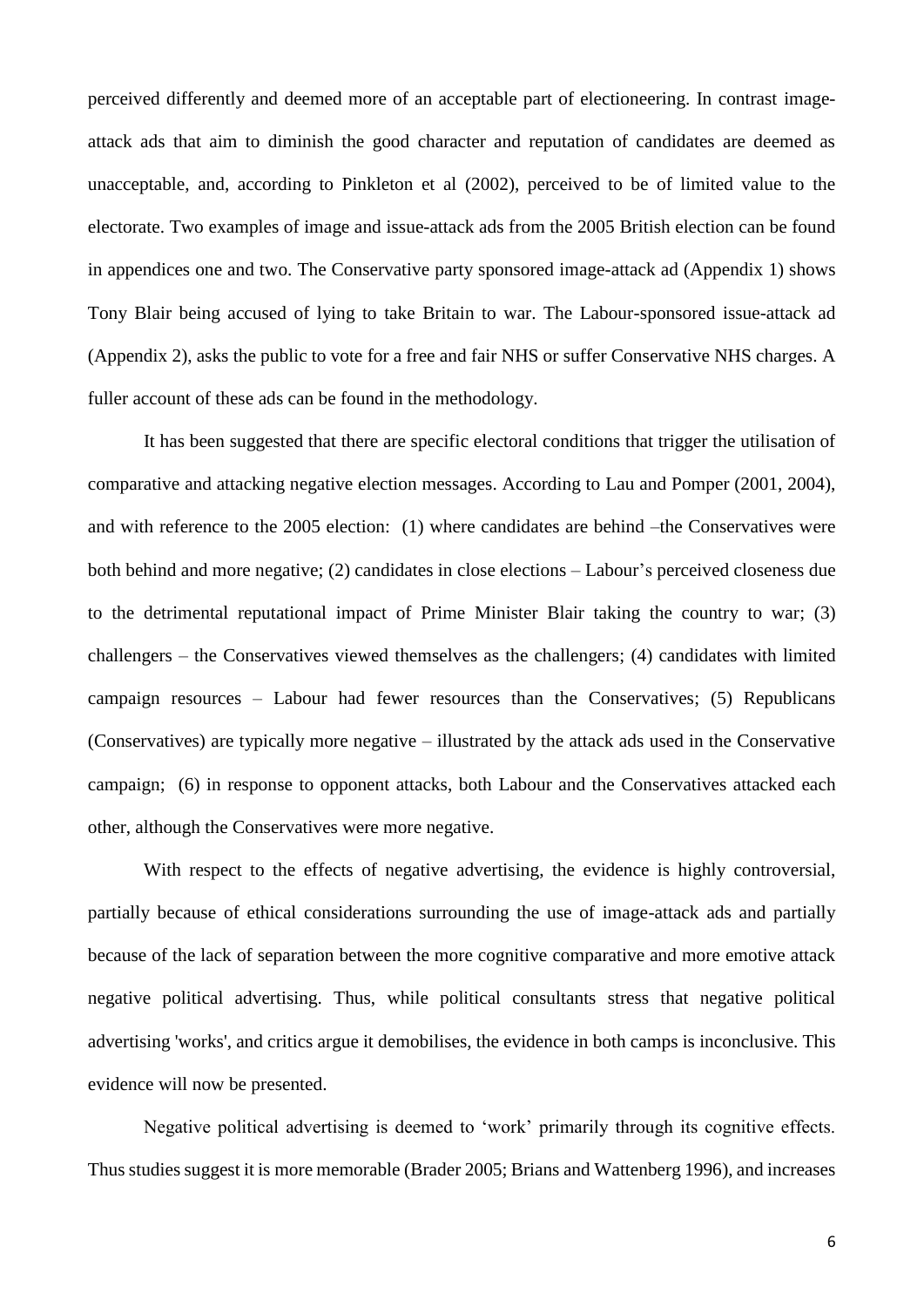message attention and comprehension (Brader 2005; Brians and Wattenberg 1996; Niven 2006), compared with positive ad messages. Although, as Lau et al (2007) observe, these differences are neither strong nor consistent. In parallel to these cognitive effects, investigations reveal it aids decision-making (Dermody and Scullion 2003; Fazion and Williams 1986; Pinkleton 1997), partially by reducing risk (Dermody and Scullion 2003), and more strongly affects attitude-formation compared with other types of ads – and thus influences political choice behaviour (Shapiro and Rieger 1992; Tybout, Calder, and Sternthal 1981). Consequently these studies suggest that negative advertising can have a mobilising effect (Finkel and Geer 1998; Freedman and Goldstein 1999; Lau, Sigelman, and Rovner 2007; Martin 2004).

In contrast, critics of negative advertising in election campaigning argue it demobilises voter turnout because it devalues political argument, undermines political reputation and increases public cynicism, distrust and a sense of political alienation (see for example Ansolabehere and Iyengar 1995; Ansolabehere, Iyengar, and Simon 1999; Ansolabehere et al. 1994; Cappella and Jamieson 1997; Dermody and Scullion 2003; Kahn and Kenney 1999; Schenck-Hamlin, Procter, and Rumsey 2000). It therefore negates any potential positive cognitive effects, particularly when attack advertising is used (Dermody et al. 2013).

Summing up this complex and inconsistent evidence, it becomes clear that besides the lack of methodological clarity in the type of negative advertising being investigated, the effects of negative advertising are influenced by a number of factors including: variable effects of negative advertising (e.g. comparable vs. issue-attack vs. image-attack ads), types of (non)voter segment (e.g. young vs. old, partisans vs. undecided, voters vs. non-voters), and the electoral context itself. Hence, Lau et al (2007, p. 1183), in their meta-analysis, observe "there is an overriding lack of evidence that negative campaigning itself works as it is supposed to." For example in terms of backfire on the attacker, the balance of literature suggests that attacking is not an effective way to boost one's own image in comparison to the opponent. This may be particularly so in close election contexts where there is little distinction between opposing candidates, since as Carraro, Gawronski and Castelli (2010) observe,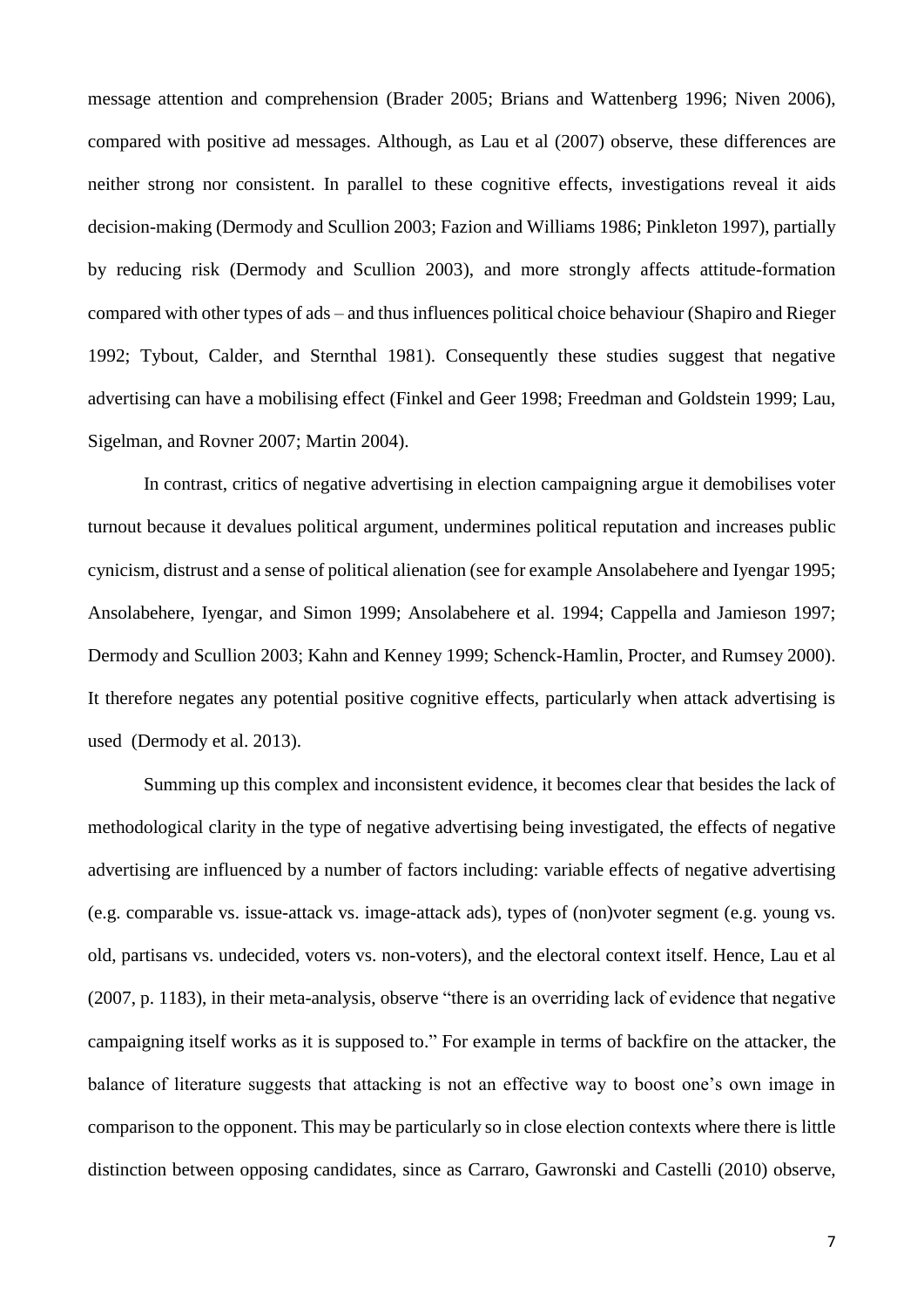attack ads, particularly personal image-attacks, undermine the effective communication of positive differences between candidates.

Given this complexity, in this article we narrow our focus to partisans' response to the use of negative advertising. Researchers in political behaviour have identified party identification as an important explanatory factor; however it has received little research interest within politicaladvertising research (Chang 2003). Studies clearly show that voters' party orientations have influenced their processing of campaign information, including debates (Bothwell and Brigham 1983) and campaign ads (Ansolabehere and Iyengar 1995). In 1960, the authors of The American Voter emphasised "the role of enduring partisan commitment in shaping attitudes toward political objects" (Campbell et al. 1960, p. 135). In the 1980 Reagan-Carter debate, Bothwell and Brigham (1983) found that judgements of who won the debate were biased in a way that was consistent with viewers' party orientations. Later on Bartels (2002, p. 138) concluded "that partisanship is not merely a running tally of political assessments, but a pervasive dynamic force shaping citizens' perspectives of, and reactions to, the political world".

The foundations of partisanship reside within the selective-processing literature; where processing bias is a function of message perceivers existing attitudes as individuals seek to maintain their cognitive consistency (An 2002; Frey 1986; Sweeney and Gruber 1984). Partisans therefore respond differently to the respective party advertising messages (Kaid 1997; Kaid and Tedesco 1999) as their existing attitudinal preferences bias their responses to political-advertising messages (Chang 2003). An (2002) showed similar results when considering political advertising, which suggests that partisans are not fair-minded in their interpretation of political communications. Chang (2003, p. 64), whose research was carried out in Taiwan, supported other western research and concluded that "... voters respond to ad information in a selective way, such that it reinforces their existing preferences". This is in line with Duck, Terry, and Hogg (1998) and Elder, Douglas, and Sutton (2006), who note that group membership or social identity plays a significant factor in affecting partisans' responses to persuasive messages and media campaigns. This self-perceived membership aspect of party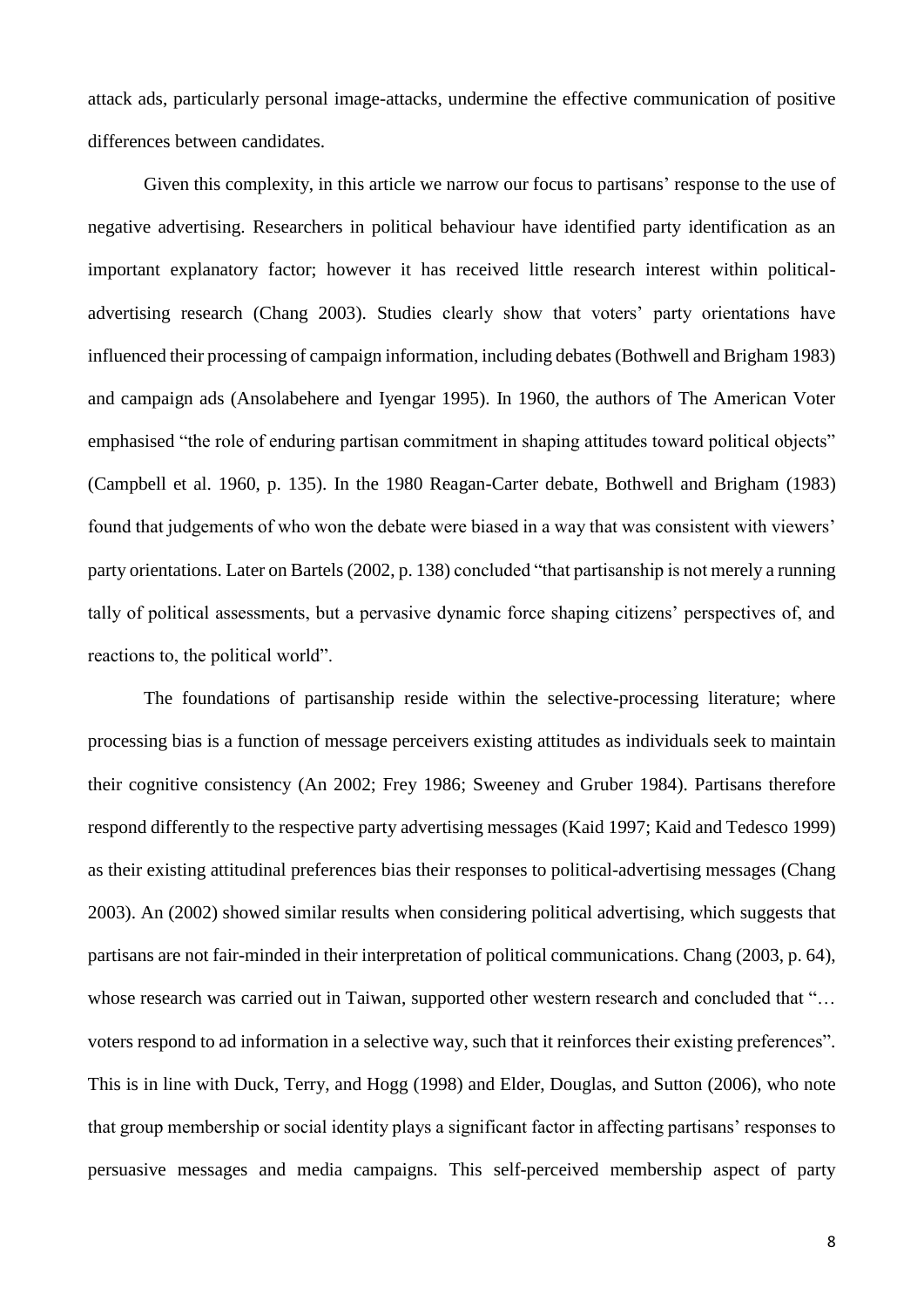identification can be conceptualized under the social identity theory defined by Tajfel (1978, p. 63) as "…part of an individual's self-concept which derives from his knowledge of his membership of a social group (or groups) together with the value and emotional significance attached to that membership." In other words, social identity leads to a 'sense of belonging' to a social group by stressing points of similarities to members of their own social group (in-group) and differences to others (out-group) (Turner 1999). Consequently, partisans might show favouritism towards in-group members (i.e. their own political party) and perceive greater differences to out-group members (i.e. the oppositional party) than actually exist (Greene 2004; Kelly 1988).

Goren (2002) explored partisanship and character weakness in Presidential elections and suggested that, similar to previous research, partisans would, via 'motivated reasoning', have a desire to reach particular conclusions, which biases their information reasoning in a manner consistent with latent directional goals (Baumeister and Newman 1994; Fischle 2000; Klein and Kunda 1992; Kunda 1990; Lodge and Taber 2000; Pyszczynski and Greenberg 1987). He goes on to quote Pyszczynski and Greenberg (1987, p. 302) who explain that people who are motivated to arrive at a particular conclusion about something (such as partisans) cannot believe whatever they want to about it because there are pressures to maintain "an illusion of objectivity". Thus, partisans have a strong motivation bias towards how they gather, evaluate and integrate information to make a summary judgement about, for example, an electoral attack ad (Baumeister and Newman 1994; Fischle 2000; Klein and Kunda 1992; Kunda 1990; Stoker 1993). Vallone, Ross and Lepper (1985) refer to a hostile media bias in which in-group members tend to view any media coverage attacking their own party as unfairly biased against, and hostile towards their own side. Goren (2002, p. 639) concludes "… partisans are motivated to generate negative evaluations of opposition party candidates and look for cues that enable them to do so in a seemingly rational and objective manner". This concurs with other research that supports the biasing nature of party identification in interpreting political advertising. Thus, when considering the Conservative and Labour partisans' response to the attack advertising carried out by their respective parties, we hypothesize: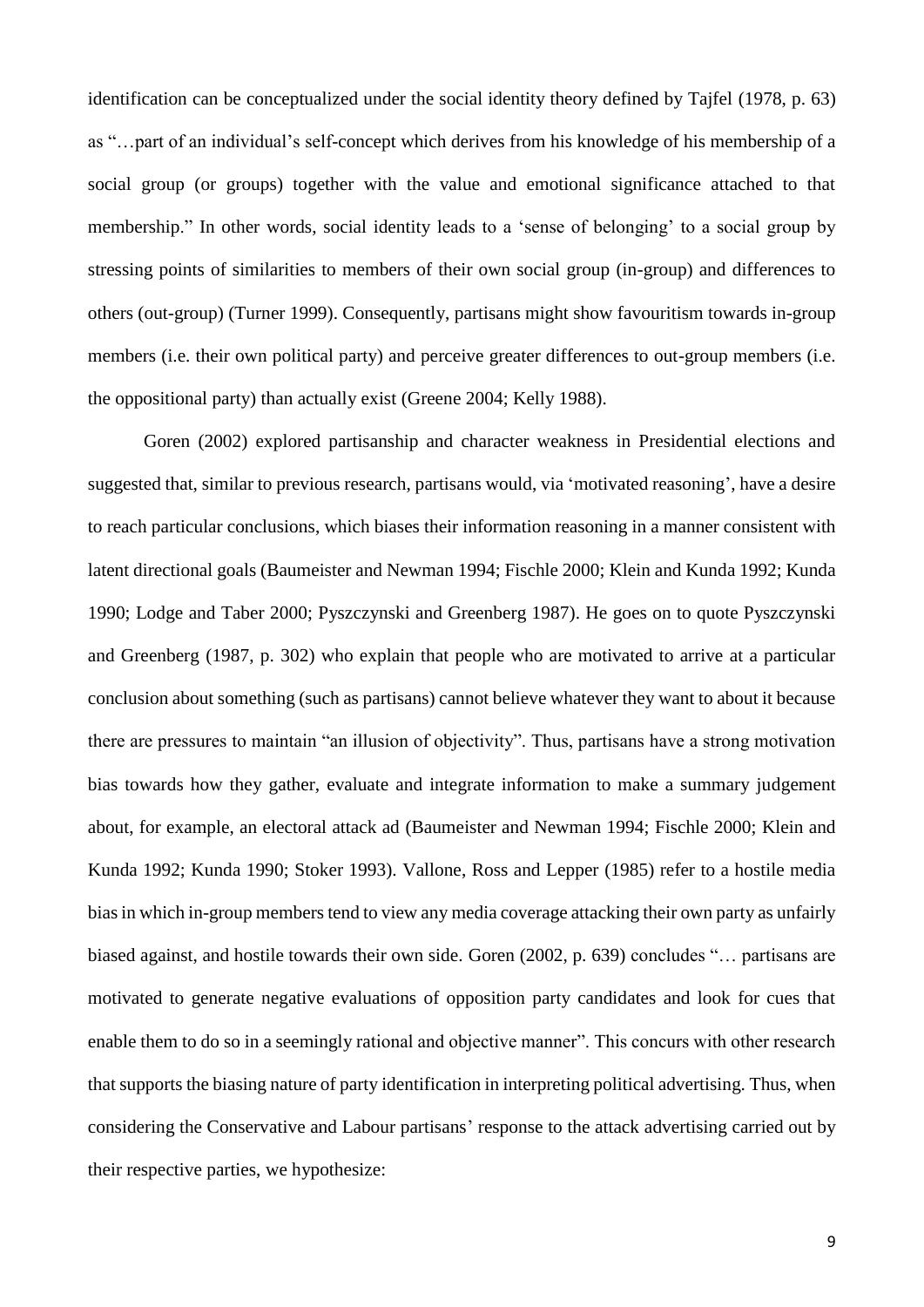*H1: Conservative partisans have significantly more positive attitudes towards the ad attacking the Labour Leader than the Labour partisans.* 

*H2: Labour partisans have significantly more positive attitudes towards the ad attacking the Conservative health issue than the Conservative partisans.*

Similarly, as the third party voters in the election, the LibDems, may not share the attitudes of the two main parties in relation to the ads presented, two further hypotheses are tentatively proposed:

*H3: Conservative partisans have significantly more positive attitudes towards the ad attacking the Labour leader than the LibDem partisans.* 

*H4: Labour partisans have significantly more positive attitudes towards the ad attacking the Conservative policy issue than the LibDem partisans.*

Taber and Lodge (2006), in line with other authors, explore partisanship through their theory of affect-driven 'motivated reasoning', with its three mechanisms of partisan or biased reasoning. Firstly, prior attitude effect suggests that where people feel strongly (e.g. partisan voters), they will evaluate supportive arguments much more strongly than opposing arguments. Secondly, disconfirmation bias, where people will spend more time and cognitive resources denigrating and counter-arguing attitudinally incongruent arguments compared with congruent ones. Thirdly, confirmation bias, whereon when people are free to choose, they will seek out confirming rather than disconfirming arguments. They also note that people are often largely unaware of the strength of their prior attitudes and will feel they are trying hard to be fair-minded and objective; even though in reality this is an illusion (Pyszczynski and Greenberg 1987). Thus, ad messages aiming to influence this reasoning face a considerable challenge in penetrating these layers of bias. However, the persuasion scholarship indicates that an individual's reasoning can be influenced by strong and credible counterevidence (Festinger 1957), particularly when this raises doubt and anxiety, which will cause even committed or partisan voters to reconsider their decisions (Stevens et al. 2008).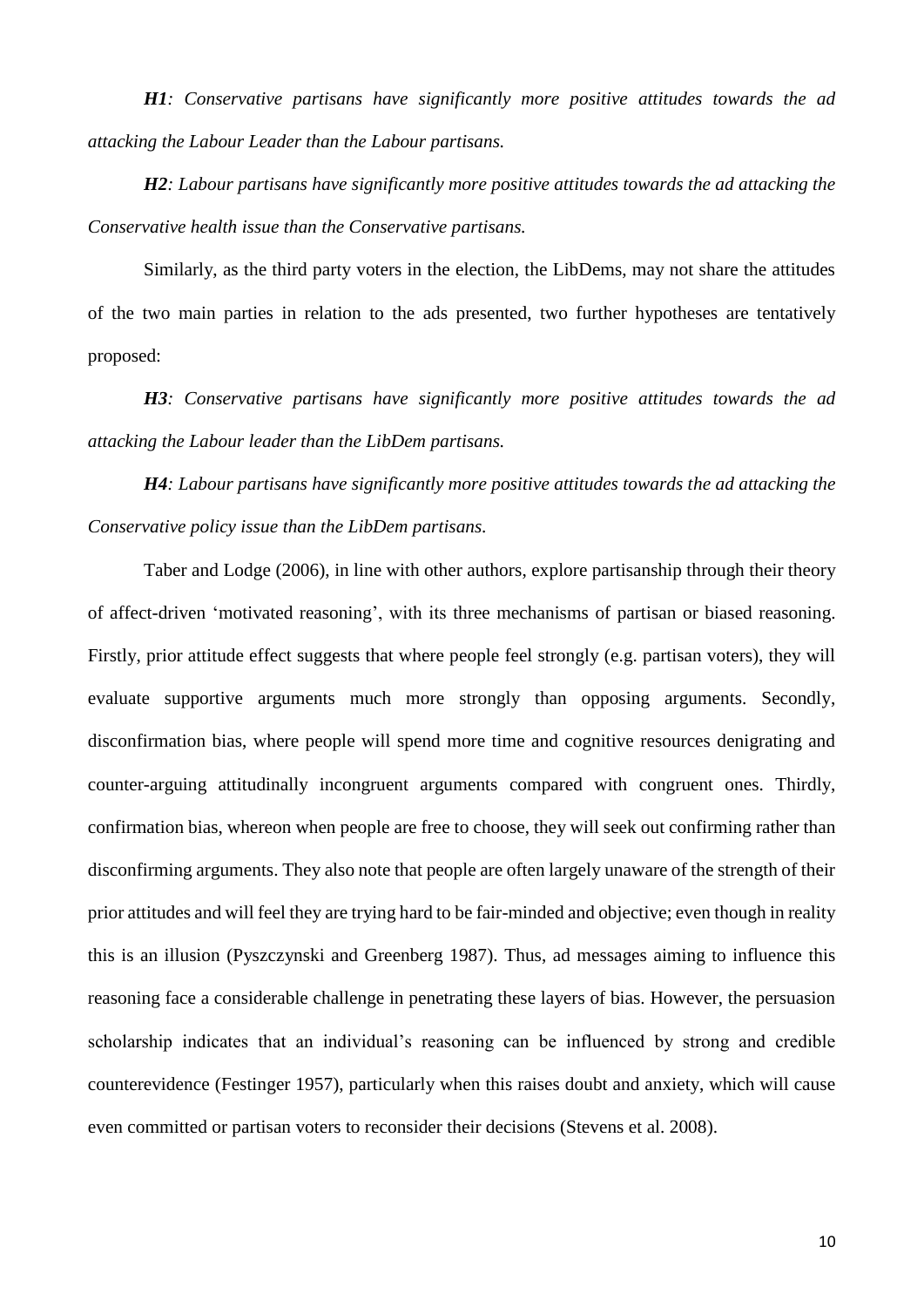More recent research by Westen et al. (2006) used functional magnetic resonance imaging (fMRI) technology to show that when partisans were presented with information threatening their beliefs about their preferred candidate or an opposition candidate, they reached biased conclusions. The fMRI analysis reflected their effort to reach an "emotionally stable judgement" through confirmation bias which was primarily involved with the part of the brain associated with processing emotions. This insight supports other recent theoretical work on affective components in political choice (Brader 2006; Marcus, Neuman, and MacKuen 2000).

Stevens et al. (2008) argue that partisans usually consider attacks on an opponent by their candidate as expected and confirmatory, thus they are less likely to scrutinize these attack ads closely. However, criticisms of a partisan's own candidate can prompt two very different responses. On the one hand, it can be viewed as routine and expected and is therefore rejected with the partisan acting in the normal 'motivated' way. But if the criticism of the partisan's candidate arouses an emotional response such as anxiety, because the criticism is seen as fair and legitimate, or because the opponents rhetoric is seen as particularly unfair, then there is a dramatically different response. Neuman et al. (1997, p. 8) state that "When the threat/surveillance response is activated we find a close and demonstrable link to higher levels of active calculation, the questioning of existing behavioural patterns." This conclusion prompted Stevens et al. (2008, p. 529) to pose the question "How might motivated information processing affect partisan responses to negative advertising?" They hypothesize that partisans will vary in their reactions in distinct and predictable ways depending on whether a partisan's own candidate is targeted and whether the claims are seen as fair or not. Their conclusions are interesting in that they found that partisanship does shape responses to negative advertising. Also, partisans are motivated processors of information and respond habitually according to their partisan bias. Partisans are predisposed to see charges against their favoured candidates as unfounded, and when confronted with such charges they put up counter arguments and vote as expected. However, and importantly, if they consider a charge against their candidate as potentially fair, partisans will question their existing voting habits, activating doubt and anxiety about their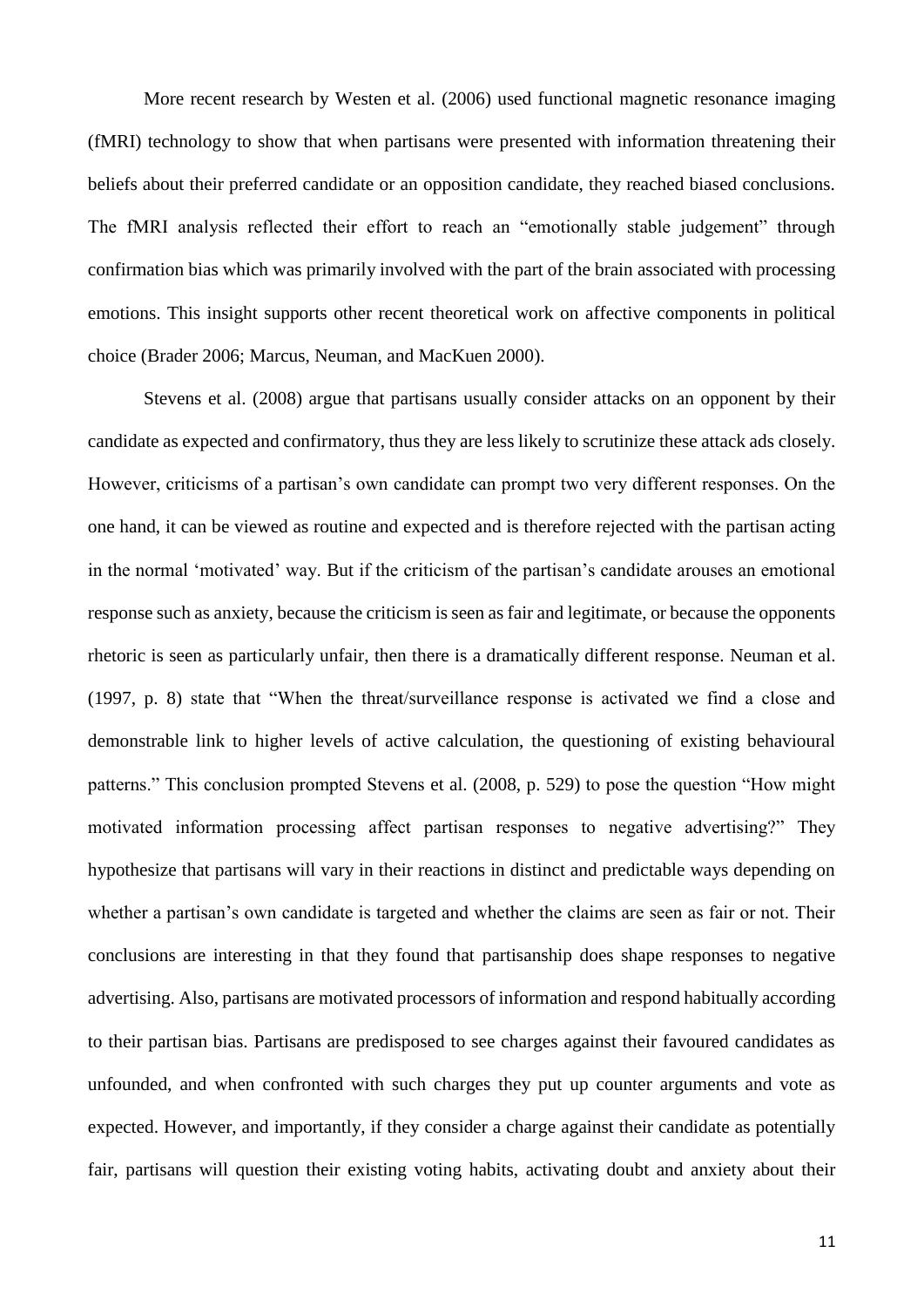preferred candidate. This can result in voting for the opposition candidate or possibly more likely the partisan not voting. Stevens et al. (2008, p. 540) conclude that "Understanding why partisans sometimes do not reject information at odds with their beliefs will undoubtedly illuminate the more usual response of rejecting aversive information in processes leading to confirmation bias".

Arcuri et al. (2008) support Stevens et al. (2008) in calling for greater attention to be devoted to the affective responses, particularly amongst partisans. On the basis of previous research, Arcuri et al. (2008, p. 372) conclude that "… if the emotions elicited by the new information are coherent with previous evaluations stored in memory and automatically activated, the new information is acquired, accepted and stored. In contrast, new information that contradicts current spontaneous evaluation is denied, challenged, or simply ignored." Importantly for partisans, research has demonstrated that activation of consistent responses and the inhibition of inconsistent responses were more powerful for participants with more polarised attitudes and with more sophisticated political ideas (Burdein, Lodge, and Taber 2006; Louro, Pieters, and Zeelenberg 2005). Whilst the focus of the Arcuri et al. (2008) research was around exploring the "hot" cognition concept, they investigated "decided" or partisan voters as part of their sample and their results are supportive of previous arguments identified above. They conclude that voters are not passive recipients of information, but are actively involved in information selection and processing, including interpretation and counter arguing (Meffert et al. 2006; Taber and Lodge 2006). Also, voters' prior implicit preferences powerfully constrain the selection, encoding and evaluation of new information (Taber and Lodge 2006). Thus, selected information is transformed and remembered according to the voter's motivations and pre-existing preferences. Therefore partisans can become more polarised and biased in their information reasoning, unless, as Stevens et al. (2008) suggest, anxiety can be raised in a partisan's mind, which can then influence their information interpretation and voting choice. Thus, linking these partisan studies with the previous negative advertising research of, for example, Robideuaux (2002), Pinkleton, Vm and Austin (2002), it can be seen that both the affective and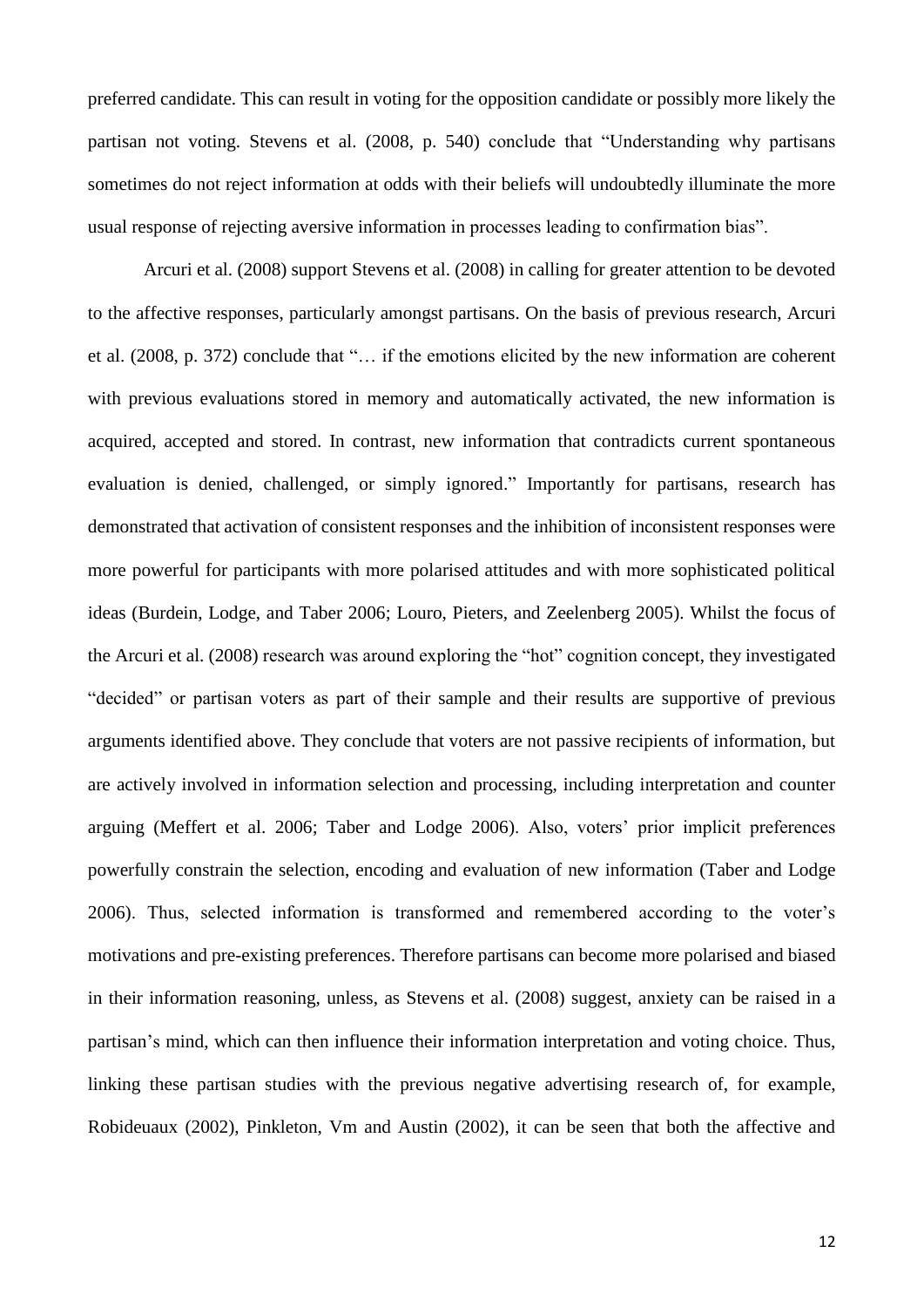cognitive responses of partisans to negative advertising requires further research and to this end, the following hypotheses are proposed:

*H5: Affective evaluations of image-attack ad will be significantly more negative than cognitive evaluations.*

*H6: Affective evaluations of issue-attack ad will be significantly more negative than cognitive evaluations.*

*H7: Overall, the attitude towards the image-attack ad will be significantly more negative than towards the issue-attack ad.* 

*H8: All three partisan groups will be significantly more negative towards image-attack advertising than issue-attack advertising.* 

*H9: All three partisan groups will find image-attack less acceptable than issue-attack advertising.*

## **METHOD**

## **Procedure and Sample**

The study was conducted during the three week period immediately following the British general election held in May 2005. A quasi-random sampling approach was used to conduct a national survey in England using an interviewer-administered questionnaire. Doctoral students were recruited as interviewers for the research. A fee of \$3 (£2) was paid for each completed questionnaire. A briefing pack was sent to individual interviewers, containing full instructions, FAQs and troubleshooting solutions, A4 laminated copies of the two ads, scale cards, identity badge and the questionnaires. Any questions that arose during the data collection were dealt with by email or the telephone. 1,500 questionnaires were distributed and 1,134 usable questionnaires were returned.

The questionnaire was fully piloted and revised prior to the survey commencing. Filter questions were used to ensure that only those respondents who were British citizens aged between 18-22 years old, thus eligible to vote for the first time, were interviewed. Whilst a number of political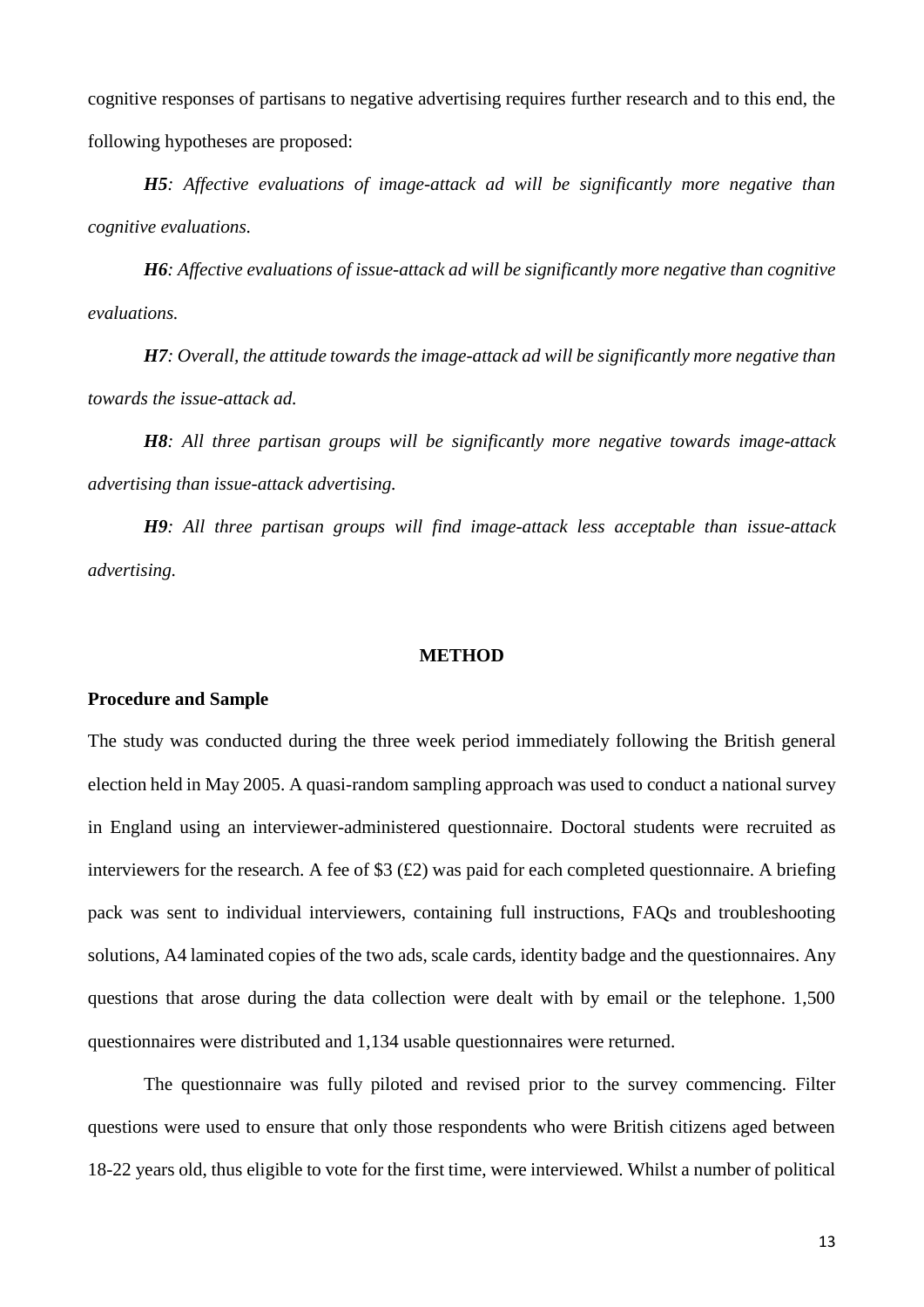parties participated in the May 2005 British general election, this study is only concerned with those respondents who identified themselves as partisans of the three main political parties, namely, Conservative, Labour and LibDem.

From the total of 1,134 respondents to the questionnaire, initial analysis identified 627 partisans, of which Conservatives were 170 (27%), Labour 257 (41%) and LibDem 200 (32%). The average age of the respondents is 20.56 years, with men accounting for 51% and women 49%. Of the 627 partisans, 59% were students, 36% were in employment and 5% neither working nor a student. This suggests a higher proportion of students within the sample, which may be expected given the interviewers were doctoral students. The geographical dispersion of the respondents was 51% coming from the South East (including London), 13% from the South West, 24% from the Midlands and 13% from the North. Compared to the population dispersal in England, our youth sample is slightly biased towards the South.

## **Stimulus Attack Ads**

The overall ad campaigns of the two main parties were adjudged by both political commentators and the electorate to have been attacking in tone (Dermody and Hanmer-Lloyd 2005). Two poster ads were selected from these campaigns and were used as stimuli in the research. Permission was sought and given by the two main political parties to reproduce their posters for our research purposes. The Conservative sponsored poster was an image-attack ad that showed a picture of Prime Minister Tony Blair's face with the message "If he's prepared to lie to take us to war he's prepared to lie to win an election" in bold capital letters in black against a red (Labour) background (Appendix 1, hereafter referred to as Ad1). Underneath, in smaller writing, it stated "If you value the truth, vote for it" with an X next to the word Conservative (i.e. vote Conservative). The second ad was sponsored by Labour and showed the head and shoulders of a nurse against a hospital background with the message "If you value it, vote for it" in large capital letters. Underneath, in smaller type, a statement read "A free and fair NHS or Tory (Conservative) charges for hospital operations. Vote Labour" (Appendix 2,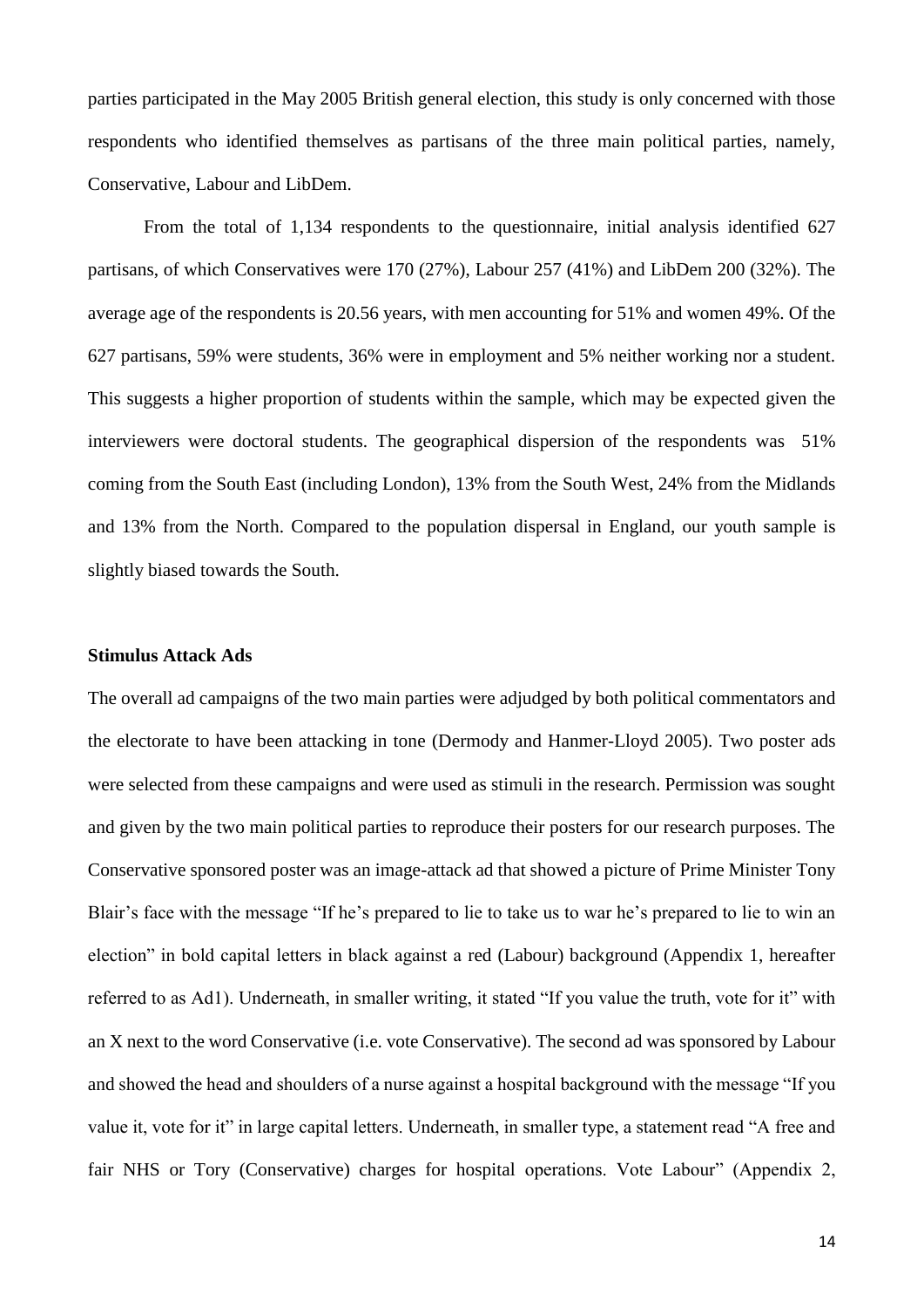hereafter referred to as Ad2). Ad2 is an example of an issue-attack ad giving a policy issue warning to the electorate that the Conservative Party, if elected, intended to 'privatise' the free NHS.

#### **Measures**

The ad evaluations were assessed with eleven 5-point bipolar adjective pairs. The items for the cognitive ad evaluation are developed from Robideaux's studies (Robideaux 1998, 2002, 2004) and for the affective ad evaluation from Hill (1989) and Tinkham and Weaver-Lariscy (1994). In addition to these questions and the voting behavior of the respondents, other questions, which are not specifically hypothesized in this paper, were measured. Prior to the examination of the hypotheses, principal components analysis (PCA) with Varimax rotation was performed on the 11-attitude items for each advertisement to reduce the data set for further analysis. Both the Kaiser-Meyer-Olkin tests of sampling adequacy exceeded the recommended value of .6, i.e. Ad1=.925 and Ad2=.892 (Kaiser 1970, 1974) and Bartlett's Tests of Sphericity (Bartlett 1954) were statistically significant (*p*=.000). These tests produced satisfactory results indicating that the data were appropriate for PCA. The analysis yielded a clear two-factor solution based on Eigenvalues greater than one for both advertisements (see Table 1 and 2). The two factors were 'Cognitive Ad Evaluation' (explaining 34.41% of the variance in Ad1 and 32.19% in Ad2) and 'Affective Ad Evaluation' (explaining 31.63% in Ad1 and 30.04% in Ad2) and confirmed the constructs as identified in the literature. The two-factor solutions explained 66.03% of the total variance for Ad1 and 62.22% for Ad2 respectively. However, the item 'interesting' was cross-loading on the affective component in Ad1 (as in studies by Hill 1989; Mitchell and Olson 1981) and on the cognitive component in Ad2 (as in the studies by Robideaux 2002, 2004). In order to be able to compare the attitudes between the two advertisements, it was decided to delete this item from further analysis.

The multi-item scales combining the appropriate indicators for each of the cognitive and affective Ad evaluations demonstrated very good internal consistency for both advertisements, with coefficient alphas exceeding .8. For ease of interpretation and to be consistent with previous research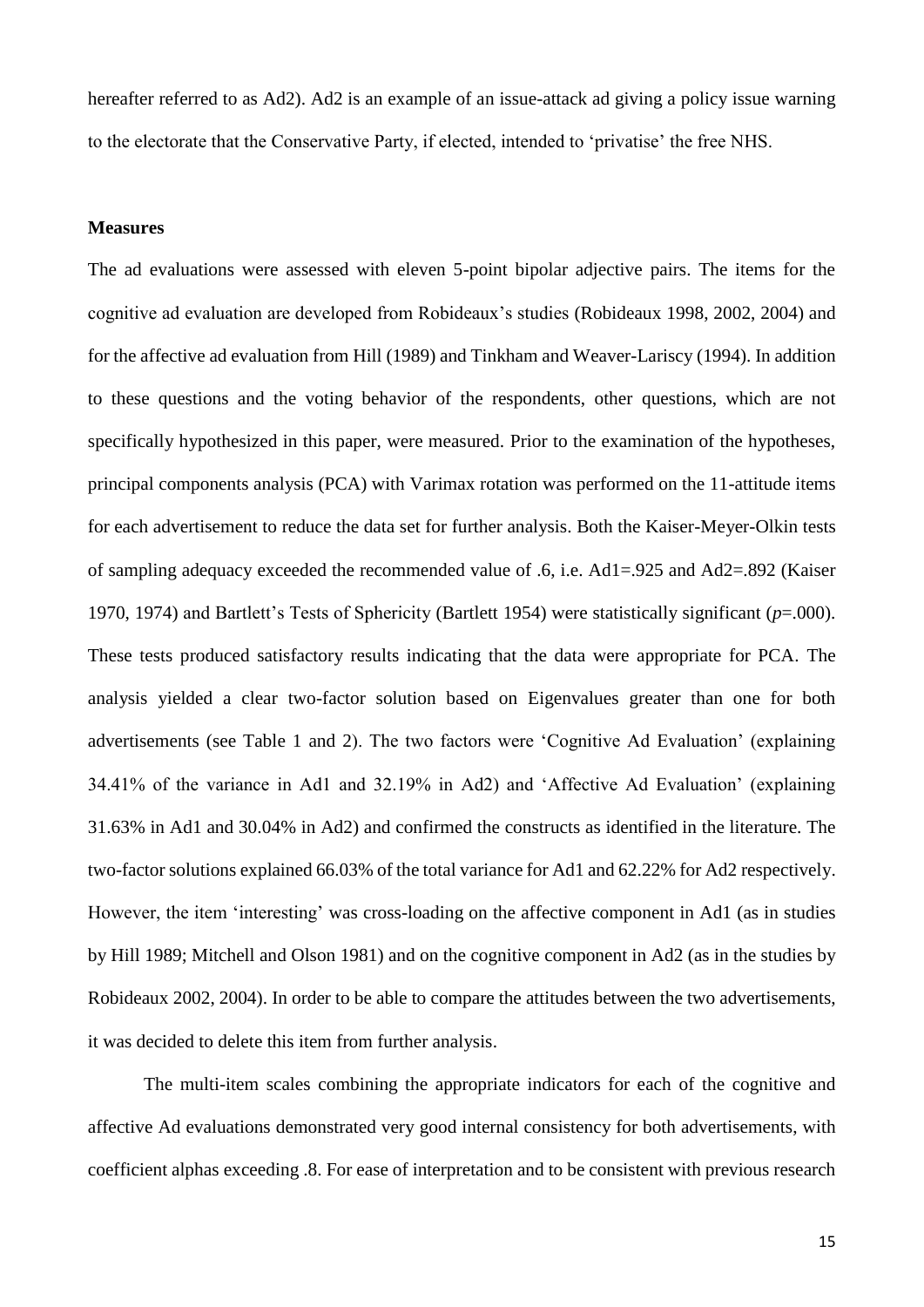(e.g. Mitchell and Olson 1981; Robideaux 2002), construct means were computed for each of the two factors for both ads. The means and standard deviations, as well as the coefficient alphas for these factors are shown in Tables 1 and 2.

#### **Place Table 1 & 2 about here**

#### **RESULTS**

#### **Partisanship and Attitude towards the Ads**

To test hypotheses H1 to H4, a one-way between-groups multivariate analysis of variance (MANOVA) was applied to examine partisan differences in attitudes towards the two advertisements. For each ad, the cognitive and affective Ad evaluation factors were used as dependent variables with partisanship as the independent variable (3 between-groups categories).

Results of MANOVA indicated that the interaction between partisanship and the attitudes towards the two types of Ads is significant  $(Ad1: F(4,1248)=19.109, p<.001, Pillai's trace=.115; Ad2:$  $F(4,1248)=21.451, p<.001, Pillai's trace=.129$ . When the results for the independent variables were examined individually, a statistical significance was found for all four of the dependent variables (see Table 3 for MANOVA analysis summary and Figure 1 for the comparison of the mean scores for both advertisements).

## **Place Table 3 about here**

#### **Place Figure 1 about here**

An inspection of the mean scores and the results of the Bonferroni's post-hoc test showed that for Ad1 (image-attack by Conservative Party against Tony Blair), Conservative partisans are significantly more positive than Labour partisans as indicated by their lower mean scores on both the cognitive and affective attitude factors (M=2.65 and M=3.31 respectively, *p*<.001). As expected, the Labour partisans have significantly more negative attitudes towards Ad1, as it is attacking the leader of their party (M=3.42 (cognitive) and M=3.83 (affective), *p*<.001). Thus Hypothesis 1 is confirmed.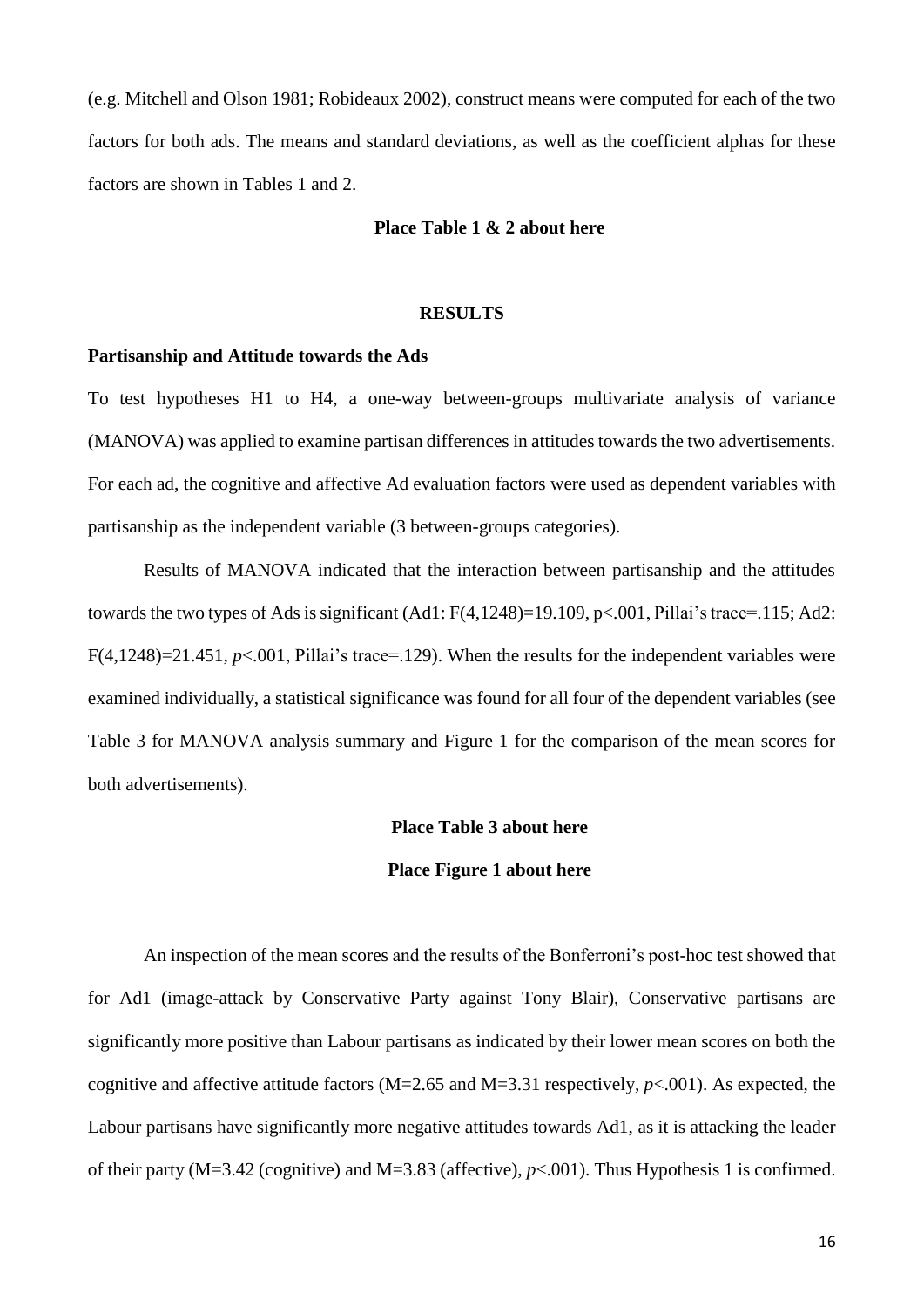Hypothesis 2, in relation to Ad2 (i.e. issue-attack by Labour against Conservatives), is also supported by our results. The Labour partisans have a significantly more positive attitude towards Ad2 in both the cognitive and affective factors than the Conservative partisans (Labour: M=2.33 and M=2.36; Conservative: M=2.97 and M=2.74, respectively; Bonferroni, *p*<.001). However, it is interesting to note that the mean score difference between the two parties is not as big as it is for Ad1. This suggests that attitudes were stronger for the image-attack than for the issue-attack ad.

Hypothesis 3 is also supported. There is a significant difference between LibDem voters and Conservative partisans (Bonferroni,  $p<.001$ ). LibDem partisans are significantly more negative than Conservative partisans towards Ad1. This is indicated by their higher mean scores on the cognitive and affective attitude factors for Ad1 (LibDem: M=3.21 and M=3.57 respectively; Conservative: M=2.65 and M=3.31 respectively). Overall, the results showed that the LibDem partisans are closer to the Labour partisans in their attitude towards Ad1, than to the Conservative partisans. However, when Bonferroni's post hoc test was applied to these means, it was found that this difference was still significant  $(p<.001)$ .

Hypothesis 4 examines the attitudes of the Labour partisans towards Ad2 compared to the Conservative and LibDem partisans. The MANOVA results indicate that the mean score for the LibDem's attitudes towards Ad2 is significantly higher and shows more negative attitudes than the Labour partisans (LibDem: M=2.83 (cognitive) and M=2.61 (affective); Labour: M=2.33 and M=2.36 respectively, Bonferroni,  $p<.001$ ). Therefore, this hypothesis is supported. Furthermore, the results show that there is no significant difference in the mean scores of attitudes between the LibDem voters and the Conservative partisans (Bonferroni, *p*>.05). Thus, the LibDem and Conservative partisans are equally negative towards the Labour issue-attack against the Conservatives.

Hypothesis 5 and 6 proposed that affective evaluations are more negative than cognitive evaluations for Ad1 and Ad2. The results of the paired samples t-test confirmed hypothesis 5. The overall mean score of affective evaluations for Ad1 (the image-attack ad) for all voters is significantly higher and thus more negative than the cognitive evaluations ( $M=3.61$  and  $M=3.15$  respectively, t=-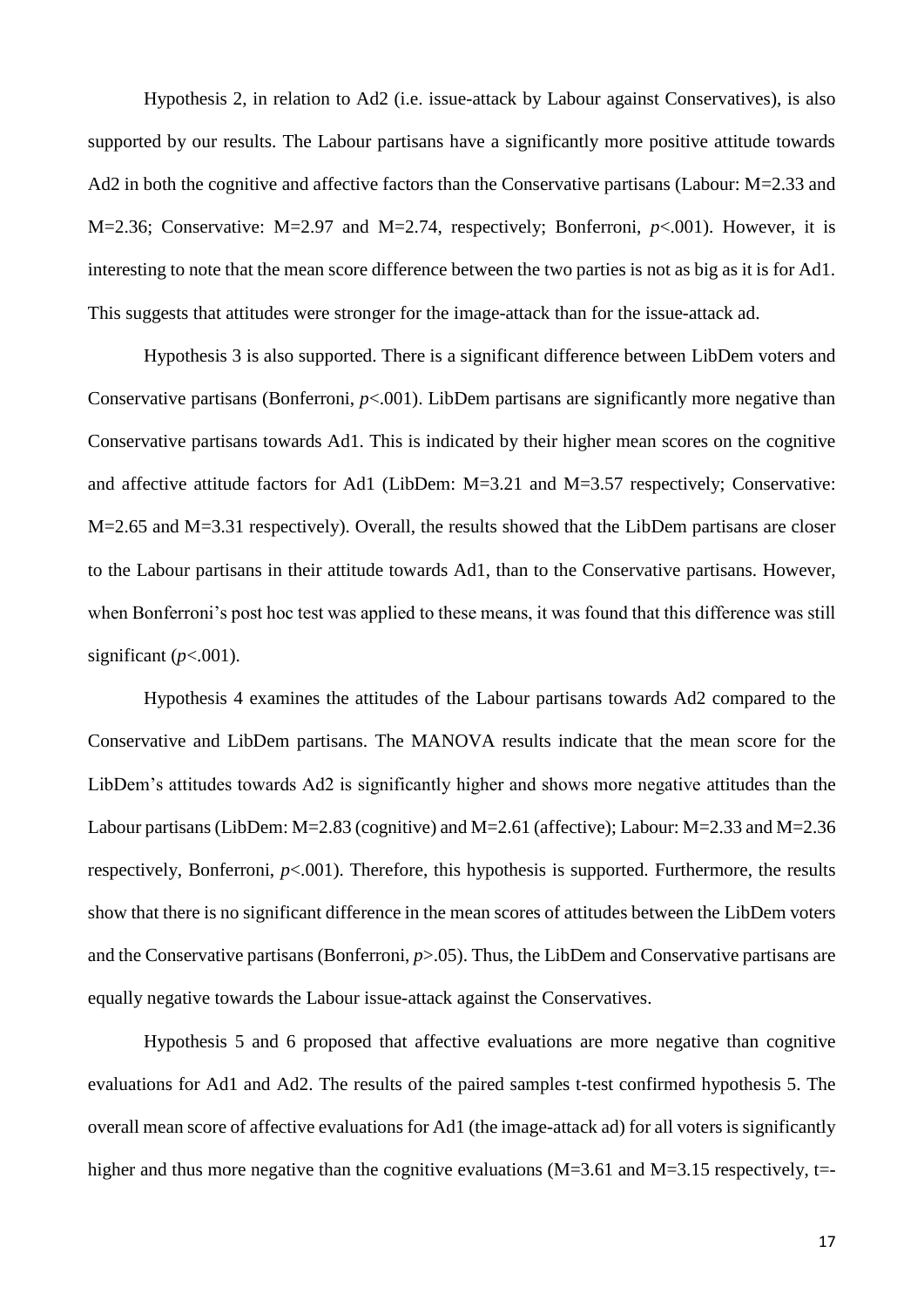16.264, df=626, *p*<.001). For Ad2 (the issue-attack ad.) the overall mean score for affective evaluations for all voters was significantly lower and thus more positive  $(M=2.55, t=4.608, df=626,$  $p<.001$ ) than the mean score for cognitive evaluations which was 2.66. Consequently H6 is not supported.

Hypothesis 7 examines in more detail the differences between attitudes towards image-attack and issue-attack advertising. A paired-samples t-test, including all voters as one group, indicates significant differences between the attitudes towards Ad1 and Ad2 (t=23.74, df=626, *p*<.001 for the affective factors; t=9.60, df=626,  $p<0.001$  for the cognitive factors). Table 4 shows that the mean scores for the cognitive and affective factors are significantly higher, thus indicating a more negative attitude to Ad1 than for Ad2. This supports hypothesis 7, the image-attack ad engendered a far more negative response from the partisans than for the issue-attack ad.

## **Place Table 4 about here**

To examine in more detail whether this differs across the three partisan groups, a mixed between-within subjects ANOVA was applied to compare the attitude scores for the cognitive and affective factors between Ad1 and Ad2 for each partisan group. The results indicate a statistically significant interaction effect between the partisan groups and the two types of ads on the cognitive evaluation factor (Wilks' Lambda=.793, F(2,624)=81.294, *p*<.001) and the affective evaluation factor (Wilks' Lambda=.891, F(2,624)=38.224, *p*<.001). The main effect of the type of ad is significant for both cognitive (Wilks' Lambda=.897, F(1,624)=71.666, *p*<.001) and affective evaluations (Wilks' Lambda=.535, F(1,624)=542.025, *p*<.001) .

#### **Place Figure 2 about here**

As can be seen from Figure 2, the means for the affective factors are much higher and thus significantly more negative for each partisan group. For the affective factors, the mean scores range from 3.31 to 3.83 for Ad1, whilst for Ad2 the mean scores range between 2.36 and 2.74. For the cognitive evaluation, the mean scores are higher and thus more negative for Ad1 than for Ad2, for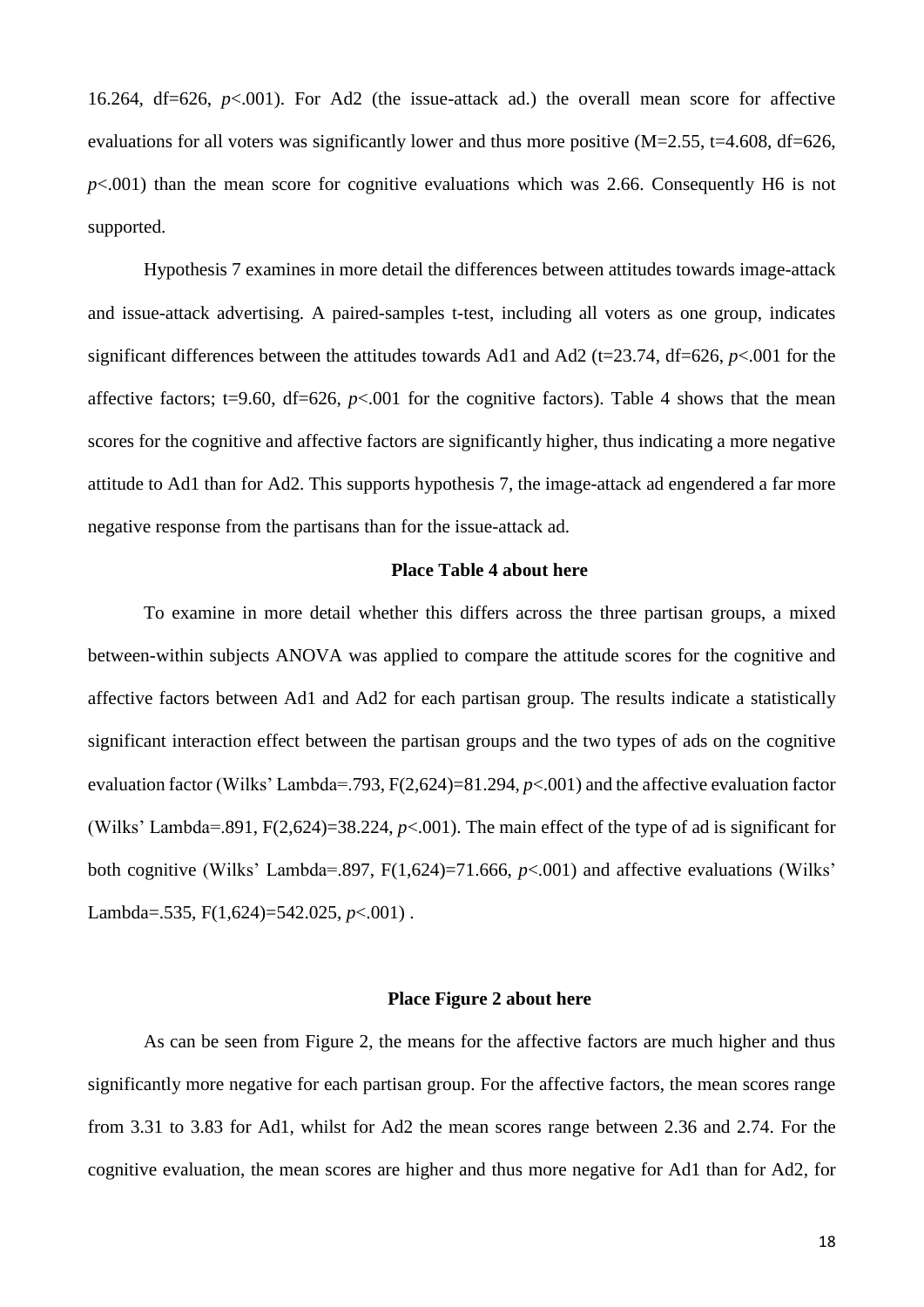Labour and LibDem partisans only, not for the Conservative partisans. Thus, we can conclude that the significant main effect of the types of ads in relation to cognitive evaluations is solely attributable to Labour and LibDem partisans as they evaluate Ad1 as more negative than Conservative voters. For the Conservative voters, the mean score on the cognitive factor was lower and thus more positive for Ad1 than for Ad2. This is not surprising as Ad1 was the ad of the Conservative party attacking a Labour leader. Therefore it is reasonable to conclude that Conservative voters found this ad more believable, informative, trustworthy, honest and helpful than Ad2, which was the Labour ad attacking Conservative health policy. It can also be concluded that all three partisan groups rate Ad1 as significantly more negative on the affective factors, but not on the cognitive factors, where the Conservative partisans rate Ad2 as more negative than Ad1. Therefore, hypothesis 8 is only partially supported.

## **Acceptability of Attack Ads**

Hypothesis 9 is supported. Overall 58.1% of all partisans found the image-attack ad unacceptable, whilst only 41.9% of partisans found it acceptable. With regards to the issue-attack ad, 90.5% of partisans found it acceptable whereas only 9.5% of partisans considered it unacceptable. Chi-Square tests were conducted to examine the difference between the three main partisan groups' acceptability regarding each attack ad and significant differences were found (Chi-Square=59.009, df=2, *p*<.001 for Ad1; Chi-Square=7.596, df=2, *p*=.022 for Ad2). It was noted that a statistically significant proportion of all Conservative voters find the image-attack ad more acceptable than Labour or LibDem voters (67.5% versus 31% and 33.1% respectively). For the issue-attack ad, the LibDem partisans find it significantly more unacceptable in contrast to the Labour and Conservative voters (13.9% versus 6.1% and 9.6% respectively).

#### **DISCUSSION**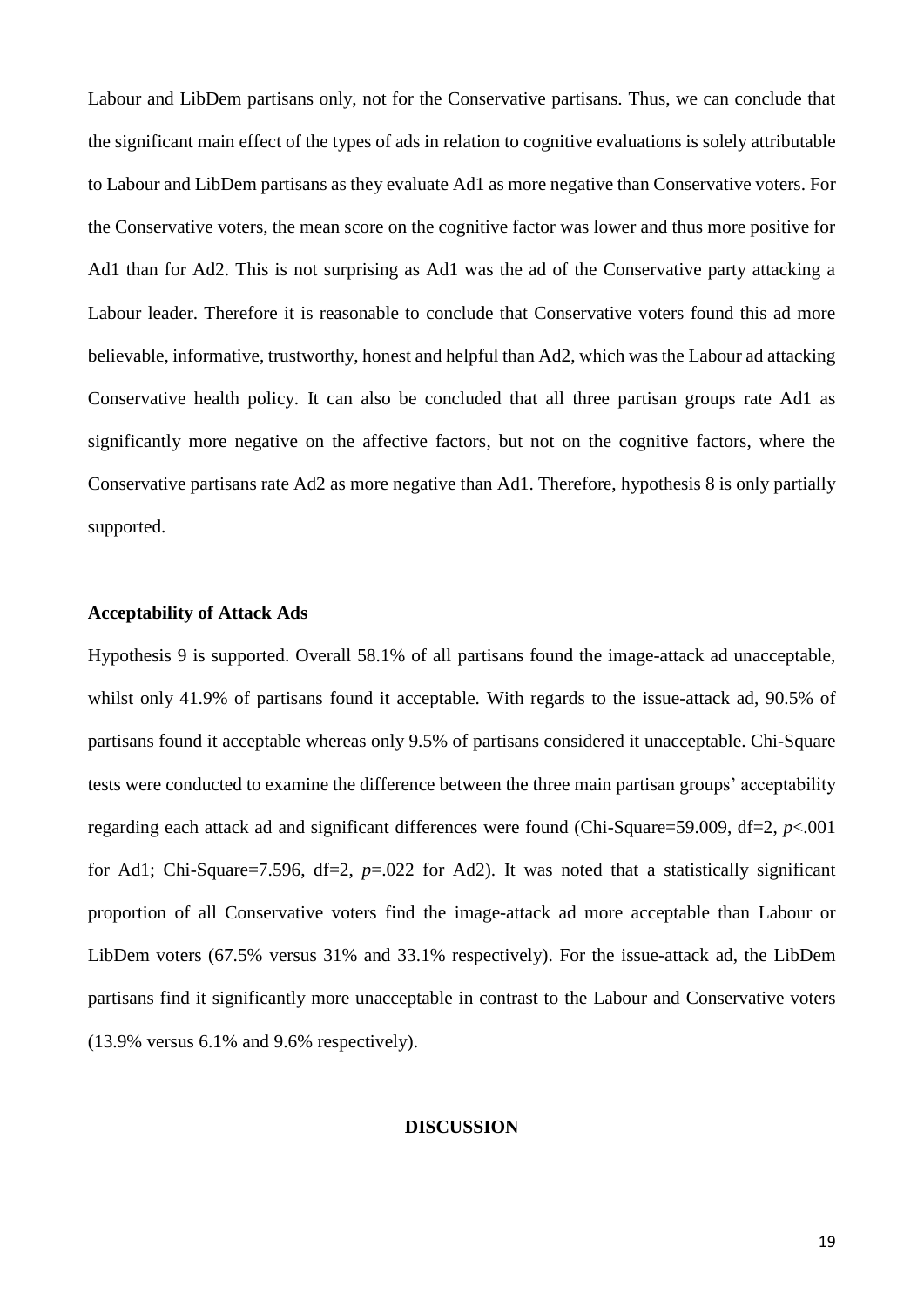Previous research on partisan attitudes to advertising is fairly consistent in suggesting that partisan bias exists and that partisans, via 'motivated reasoning', prejudice their information processing in a selective way to maintain "an illusion of objectivity" or to reach an "emotionally stable judgement" (An 2002; Ansolabehere and Iyengar 1995; Bothwell and Brigham 1983; Chang 2003; Goren 2002; Stevens et al. 2008; Westen et al. 2006). This study supports this scholarship insofar as voters' party orientations determined their responses to the messages contained in the attack ads used during the 2005 British general election. Thus, Conservative partisans have significantly more positive attitudes to their image-attack ad accusing the Labour leader of being a liar, than the Labour partisans. Similarly, Labour partisans have significantly more positive attitudes to their issue-attack ad suggesting the Conservative's would start charging for the 'free NHS', than the Conservative partisans. Accordingly, with reference to social identity theory, and particularly in/out groups, young partisans strive – via 'motivated reasoning' – to align their party political identity with the ad messages of *their* respective party.

With respect to third party partisans, namely the LibDem partisans, the results from our study show that their attitudes to the attack ads essentially coincide with the partisans of the party under attack. Thus, they responded similarly to the Labour partisans when considering the Conservative's image-attack ad and likewise with the Conservative partisans when considering the Labour's issueattack ad. Their responses may reflect the culture of the LibDem party, whose campaign, in contrast to Labour's and the Conservative's, was characterised by a more positive collection of ad messages, accompanied by a smaller proportion of negative comparative ad messages (Dermody and Hanmer-Lloyd 2005). Reflecting on the culture of the LibDems, it is worth noting that they gained creditable success with the youth vote in this election and this was achieved through positive support for their perceived fair policies, for example no University tuition fees (Egan 2005). This is in line with later American research which, unlike the earlier research, suggests that support of the third party is due to policy support rather than cynicism with the other two main parties (Koch 2003). Consequently, within the norms of this culture, the young LibDem partisans would find it troublesome to condone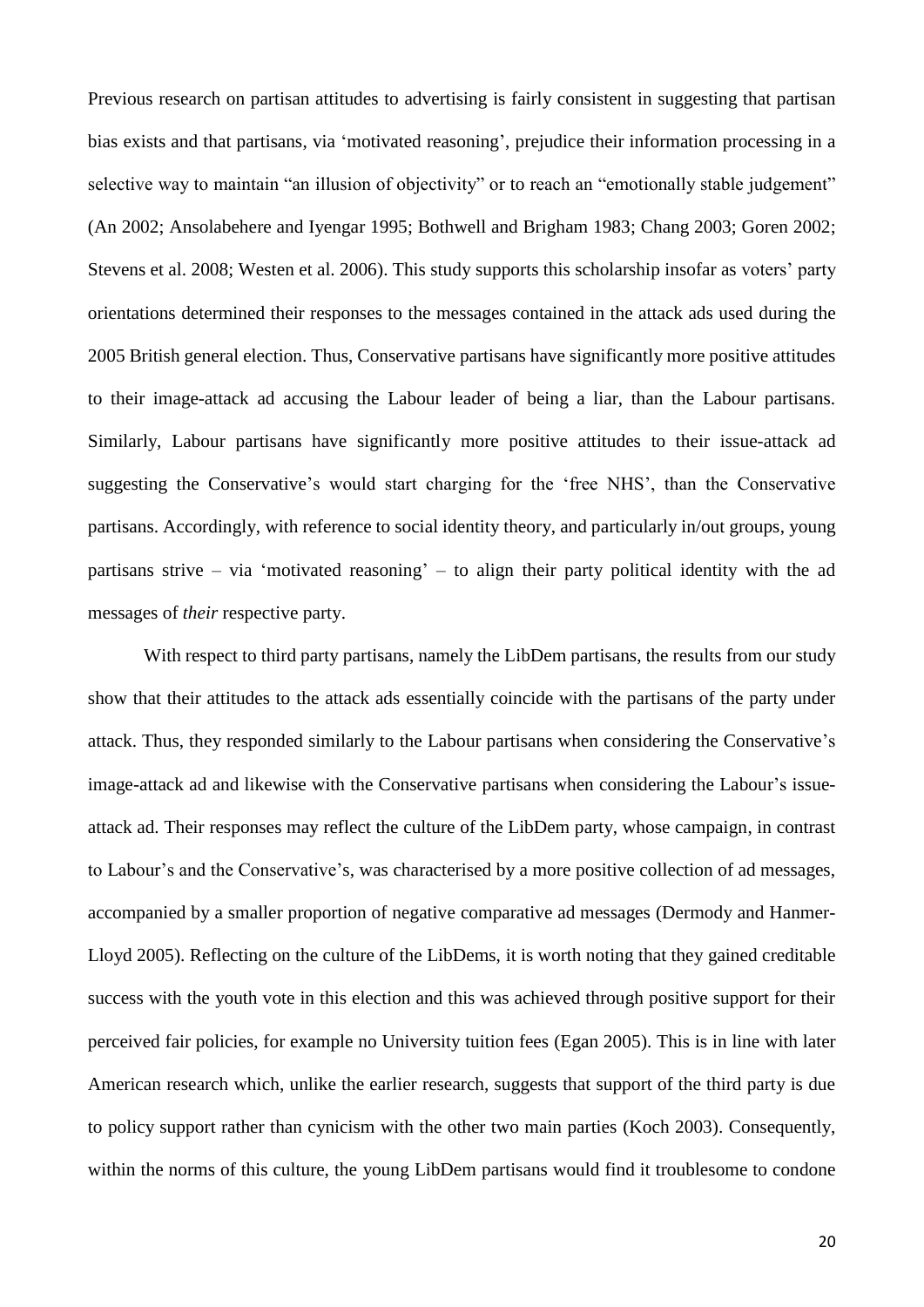attacks from any other party, regardless of their own political identity and hence allegiance. Our thirdparty effect, however, may be not be universal, but dependant on the ethos of the third party and its partisans – in other words these third party partisans may not always side with the party under attack. Equally it might also be the case that these LibDem voters would reject any messages, regardless of genre, except those from their own party, which, in itself supports 'motivated reasoning'. Given the paucity of research evidence on third party effects in relation to negative advertising (Skaperdas and Grofman 1995), our study makes an important and enlarged contribution to this issue because it goes beyond negative advertising to examine third party young partisan responses to the image and issueattack advertising used by the two main challenging parties. Such third party voter responses to attack advertising have not been reported elsewhere; hence further research is needed to advance understanding of this effect.

In terms of overall attitudes to attack ads, this study supports existing research indicating responses to image-attack ads are more negative compared with issue-attack ads (Meirick 2002; Pinkleton, Vm, and Austin 2002; Robideaux 1998, 2002, 2004). The results clearly show that young partisans have significantly more negative attitudes to the image-attack ad, where the Labour leader is accused of being a liar, than the issue-attack ad concerning the future of the NHS in Conservative hands. As previous studies have suggested, it may well be that our young partisans consider imageattack ads to be unfair and hence unethical, and unhelpful as a decision-making aid. If this is the case then this calls into question arguments purporting that negative advertising works by being cognitively engaging. For our young partisans, it would seem that while they do not necessarily use the language of ethicality, they have reservations about the value of image-attack ads particularly. Consequently, even given their party loyalty, they may be left feeling uncomfortable with the use of this malevolent and rather 'cognitively empty' genre of election advertising.

Furthermore, in relation to the acceptability of image and issue-attack advertising, previous research has concluded that issue-attack advertising is deemed to be more acceptable and imageattack is largely unacceptable (Brooks 2006; Dermody et al. 2013; Kates 1998; Meirick 2002;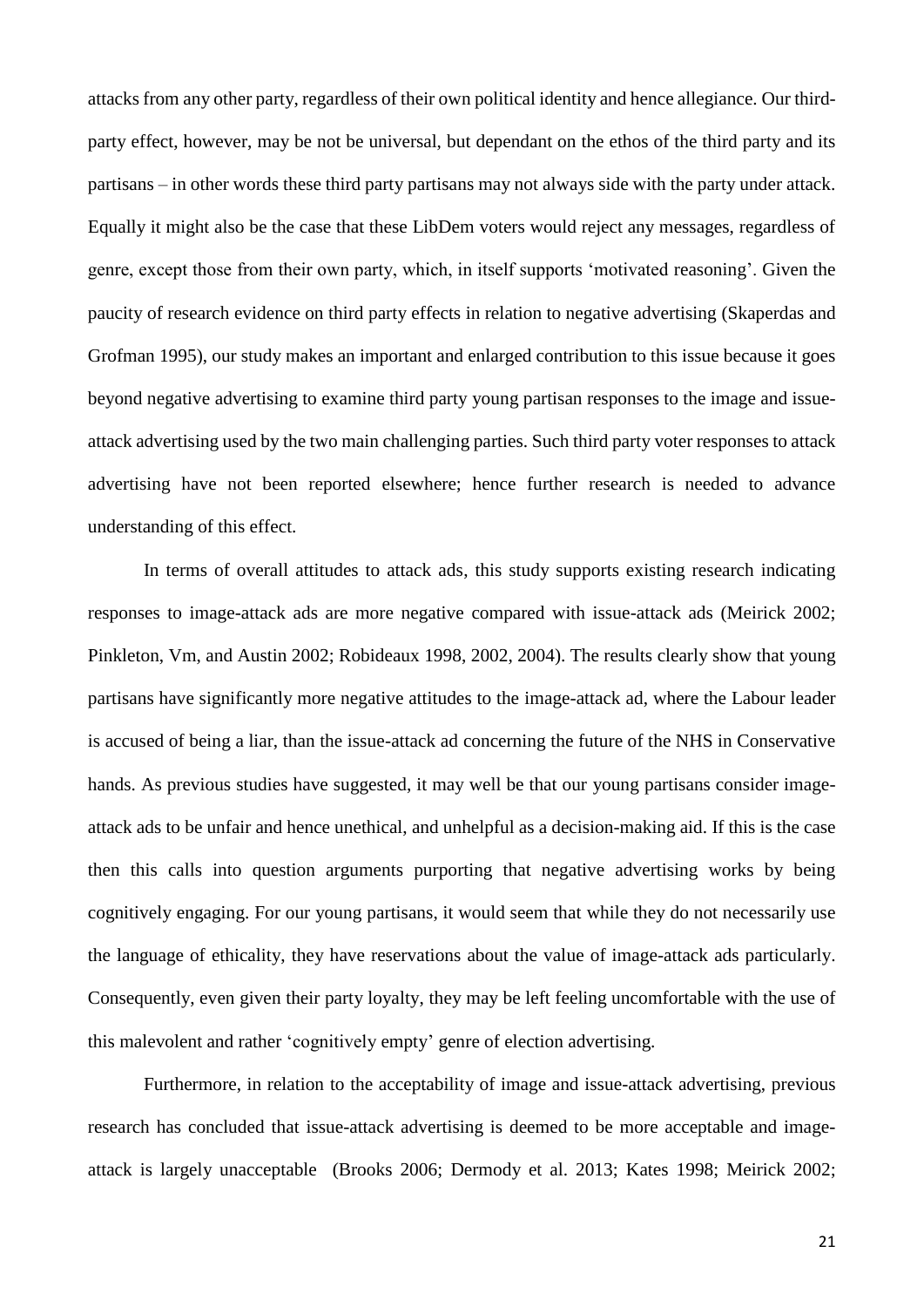Pinkleton, Vm, and Austin 2002; Robideaux 1998, 2002, 2004; Stevens et al. 2008). Our research supports these findings, with over 90% of our young partisans finding ads that attack issues as acceptable, whereas nearly 60% of young partisans find ads that attack the politician personally (Blair as a liar) unacceptable. While we might have expected this level of unacceptability to be higher, it is largely explained by 68% of young Conservative partisans, from the party who sponsored the ad, finding the ad acceptable. While this might appear to be an attitudinal paradox, given that our young partisans' attitudes generally are highly disparaging towards the use of image- attack advertising, it would appear that for some – in our case the young Conservative partisans – this does not apply to their own party. Concurring with the work of Stevens et al. (2008), this certainly supports the idea of 'motivated reasoning' by the young Conservative partisans as they show in-group biases (Duck, Terry, and Hogg 1998; Elder, Douglas, and Sutton 2006; Greene 2004; Kelly 1988) in their judgements and impact assessment of the Blair as a liar ad. Thus, it may be that we are witnessing the interplay of young Conservative partisans' explicit and implicit attitudes; whereby they specifically judge an image-attack ad like Blair as a liar as acceptable because they believe he is a 'warmonger', but broadly reject the use of image-attack ads in election campaigning, particularly by opposing parties against their own party candidates.

When considering the affective and cognitive responses by the partisans to the image and issue-attack ads, a number of findings are of interest. In terms of the affective response to the imageattack ad, previous research (Pinkleton, Vm, and Austin 2002; Robideaux 1998, 2002, 2004) generally concludes that respondents have a strong negative attitudinal response. This study supports these findings. The affective response to the issue-attack ad is expected to be different to the imageattack ad and, indeed, this is the case in our study. Thus, young partisans, whilst finding image-attack ads unacceptable and holding strongly negative affective attitudes towards them, view issue-attack ads far more positively.

In relation to the cognitive response to the image and issue-attack ads, the young partisans were more mixed in their response. For the issue-attack ad, the Labour young partisans (whose party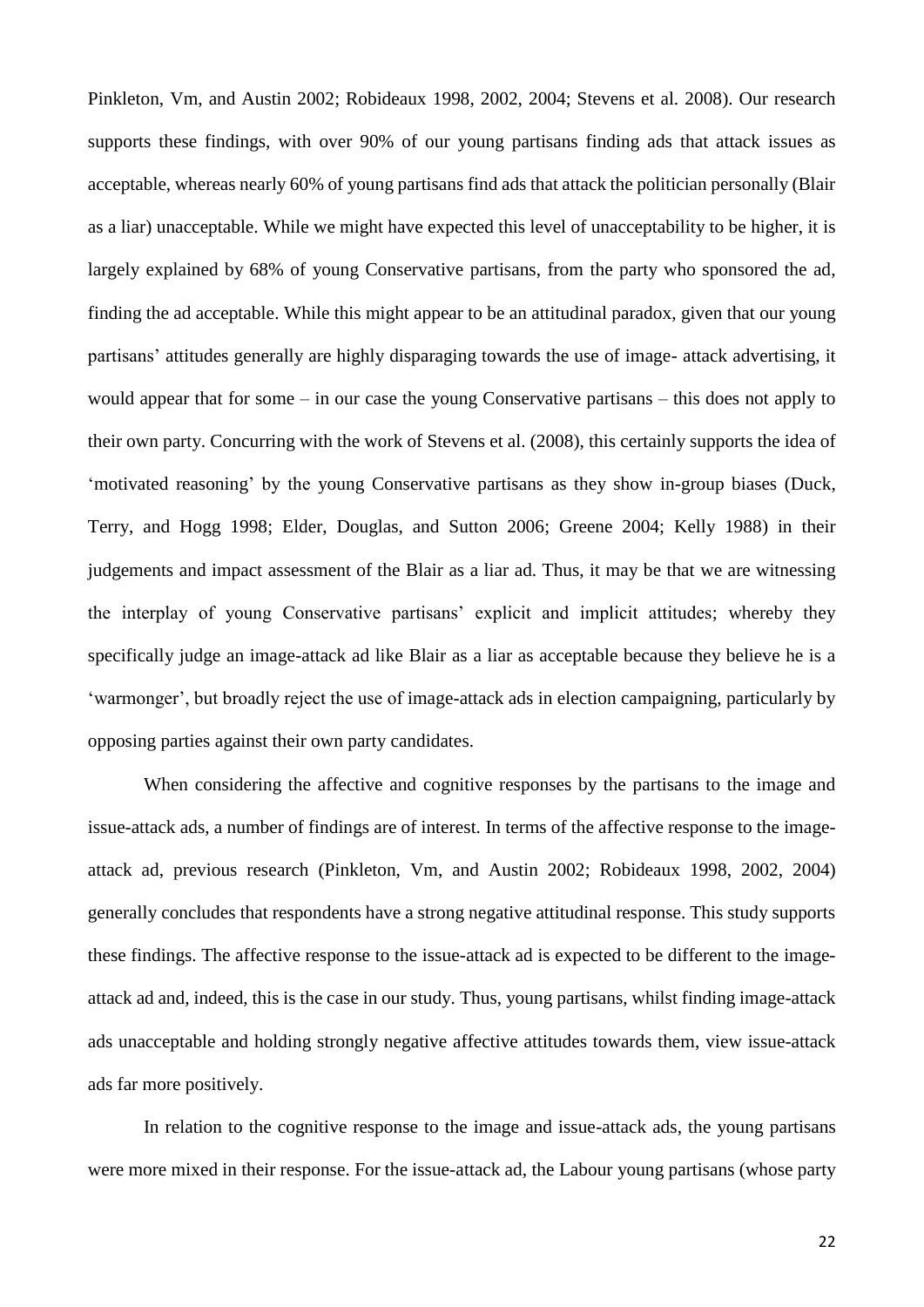sponsored the ad) were significantly more positive than both the Conservative young partisans (party under attack) and the LibDem young partisans, who both remained fairly neutral in their attitudes. However, when considering the cognitive response to the image-attack ad, both the Labour young partisans (party under attack) and the third party (LibDem) young partisans were strongly negative in their attitudes. This suggests both sets of young partisans found the ad to be uninformative, unbelievable, untrustworthy, dishonest, and unhelpful. The Conservative young partisans, on the other hand, had overall positive attitudes towards the ad, in stark contrast to the two other partisan groups. This concurs with the findings of Robideaux (1998, p.7) when he states "…while negative ads are associated with negative attitude-affects towards those ads, they are also associated with a higher, more positive degree of cognition credibility". In line with other researchers, the higher cognitive dimension of attack advertising found in our study may be partly due to the degree of cynicism towards politicians (Merritt 1984), or at least the cynicism of younger voters – the focus of this research (Yoon 1995). With increasing levels of political cynicism among youth, it may well be, as Robideaux (1998) observes, they are more disposed to believe the bad, whilst being mistrustful about the good. In contrast to this viewpoint, Robideaux (2004, p. 222) reported on a later study which found "…a shift from positive to negative on the cognitive construct for negative advertisements may be the most important change". This change was accounted for by females going more negative, whilst males remained positive. However, in this study there were no gender differences amongst partisans. Nevertheless, it was clear that while both the partisans under attack and the third party partisans had strong negative responses to the cognitive construct for Ad1, the Conservative partisans had a positive response. This confirms support for the 'motivated reasoning' of information and suggests that the role of image-attack advertising may be most useful in convincing existing voters to stay loyal (Fletcher 2001). Other impacts of negative advertising, such as swaying undecided voters, backlash, source derogation and sleeper effects were not the subject of this study. It is the case, however, that the leadership of Tony Blair proved to be problematic for the Labour party over the following years and a number of commentators both for and against the Labour party identified his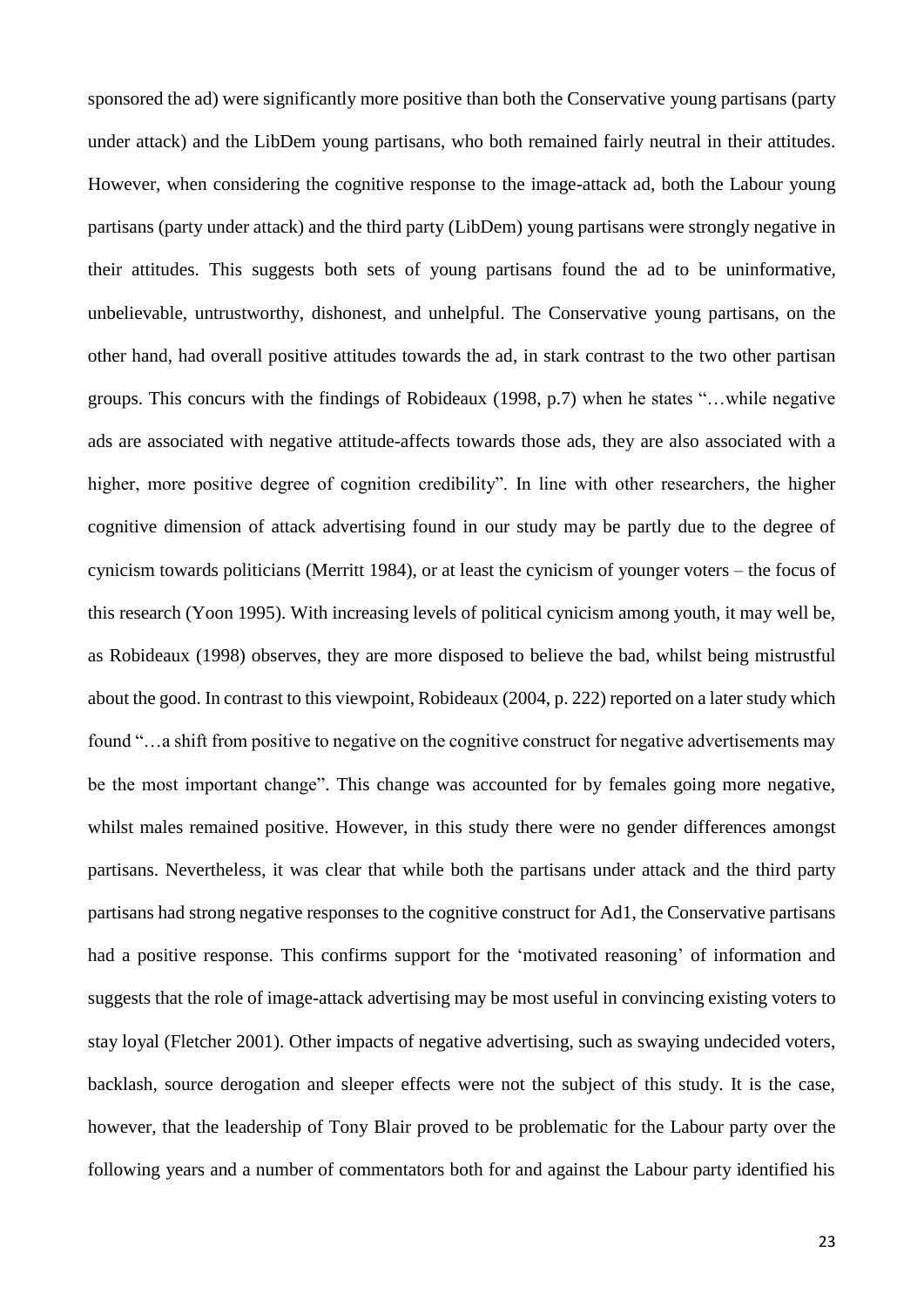leadership image, especially around the Iraq War, as being instrumental in Labour losing the 2010 election, even though a new leader had taken over (Dermody and Hanmer-Lloyd 2011; Kavannagh and Cowley 2010).

## **CONCLUSIONS AND IMPLICATIONS**

In this article we have aimed to respond to Henneberg's (2008) call to advance understanding and expand conceptual horizons on the impacts of negative advertising on voter decision-making, through rigorous research investigation. Accordingly, in this paper we have contributed to knowledge on young British partisans' attitudes to issue and image-attack advertising.

Our study confirms that young partisans are not passive recipients of information, but are actively involved in information selection and processing, including interpretation and counter arguing. Thus, young partisans' prior preferences powerfully constrain the selection, encoding and evaluation of new information. In this way the social integrity of the in-group is protected. Therefore, election campaign strategists need to be aware of, and understand how young voters – as partisans – are biased in their processing of negative attack messages. In particular, they need to consider how their 'motivated reasoning' influences young partisans message 'take-out'. Further research is needed to understand not only the foundations of their bias, but also its effects on their ad and broader message evaluations, and how this, in turn, influences their decision-making in relation to electoral participation.

Young British partisans are much more negative towards image-attack ads than issue-attack ads and generally find them unacceptable. A potential inconsistency might appear to exist, however, in the attitudes of the young Conservative partisans who found the image-attack ad portraying Blair as a liar more acceptable than the Labour/LibDem partisans. Given our findings, we may be seeing the effect of cognition credibility here, with their reasoning bias embedded in implicit and explicit attitudes; whereon young Conservative partisans strictly accept all Conservative messages as the in group (in contradiction of their broader attitudes on image-attack ads). The main value of image-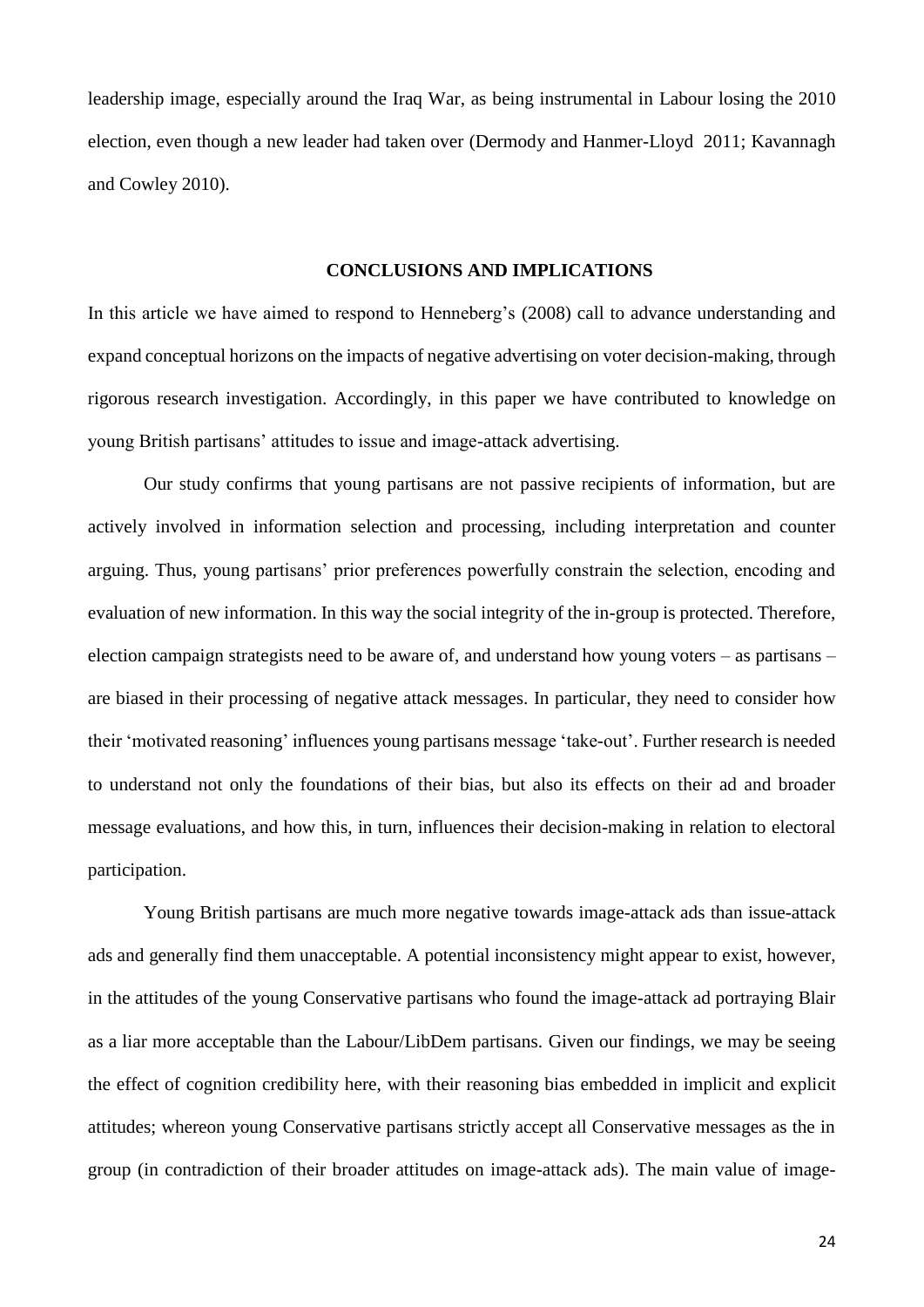attack ads for the sponsoring party would therefore appear to be to provide additional arguments for partisans to remain loyal through denigrating their opponents. This seems to operate more powerfully at the cognitive level. While this adds some credence to the argument that negative advertising 'works' in election campaigning; the use of attack advertising, specifically image-attack ads, carries a 'health warning' that should not be ignored, (which we highlight below). Election campaign strategists should thus proceed with caution. Continuing research is required in different contexts to help explain the impact of different forms of negative attack advertising and the processes that young partisans use in evaluating it.

This study contributes to understanding of third party effects, where currently there is little research evidence. While our research suggests that third party young partisans generally respond to negative attack advertising in a similar way to the partisans under attack, further research is needed to explore how universal this third-party effect is, or if it is very much determined by the political values of a third party and its partisans – in which case third party effects will be variable. Reflecting on the opening Labour-Conservative battle and the late-starter LibDem challenge in the 2010 British general election and the formation of the first coalition Conservative-LibDem British government, it may well be that 3 (or more) main party campaigns become the norm in Britain in the future. If this is the case election campaign strategists will need to reconsider their two-party campaign strategies and tactics. Further research will be beneficial in assisting with this evolution.

Finally, 'a health warning'; given the apparent limited support for image-attack advertising coupled with previous evidence on its effects on youth political attitudes and engagement, its use in elections should be questioned. This warning is magnified when considering the fragility of the youth vote and the norm of non-voting rather than voting. This is where campaign strategists, and indeed political leaders, need to consider the role of their election advertising and how far they are prepared to go to win the election. Consequently, while it might be of some value to their own young partisans in sustaining their loyalty (albeit perhaps only on issues that might be highly believable), more broadly image-attack advertising serves to reinforce existing youth cynicism regarding the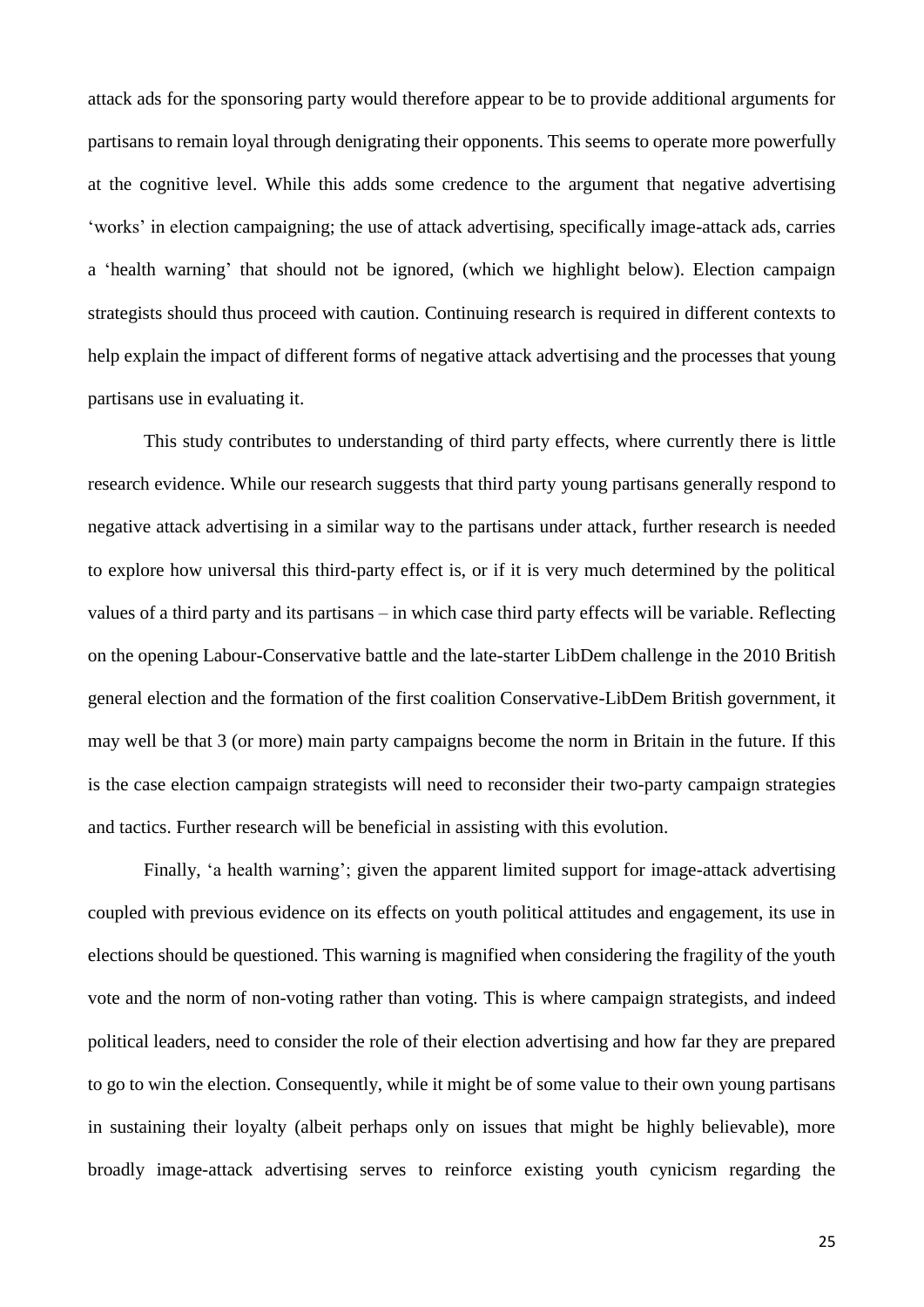reputational deficiencies of politicians and thus, potentially it shrinks the youth vote. Campaign reform, however, is not on the agenda. Thus, just as President Obama promised no negative campaigning after the 2008 Presidential election and used it extensively in 2012, attack advertising reform appears to be like the weather, as Mark Twain observed, everybody talks about it, but nobody ever does anything about it.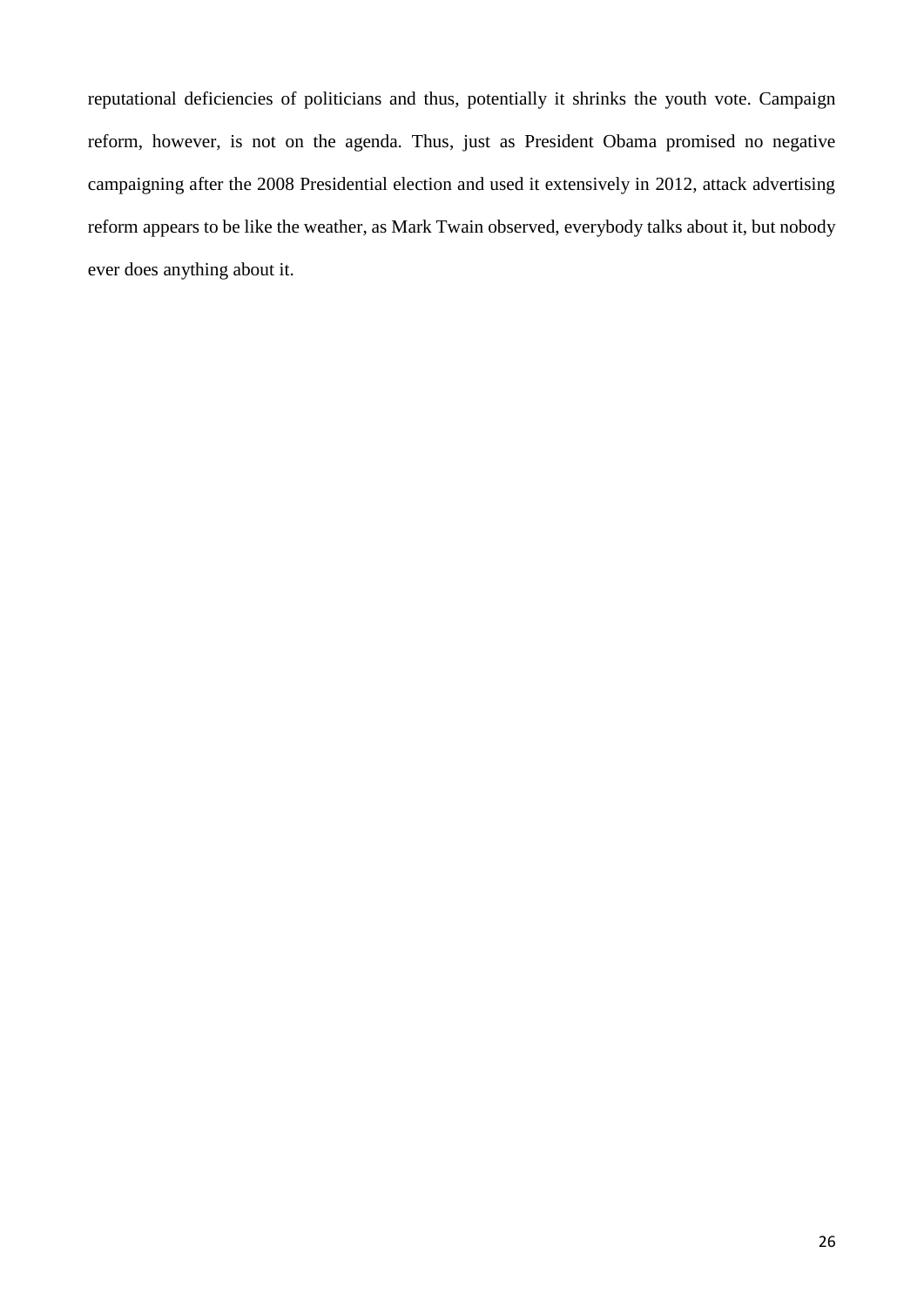#### **REFERENCES**

- Abrial, Stéphanie, Bruno Cautrès, and Nadine Mandran. 2003. Turnout and abstention at multi-level elections in France http://www.ucd.ie/dempart/workingpapers/france.pdf.
- An, Soontae. 2002. Voters' attitude selectivity toward political advertising: pre-decisional and postdecisional information. In *Paper presented at the Annual Conference of the American Academy of Advertising*. Jacksonville, FL.
- Anderson, Cameron D., and Elizabeth Goodyear-Grant. 2008. Youth Turnout: Adolescents' Attitudes in Ontario. *Canadian Journal of Political Science* 41 (03):697-718.
- Ansolabehere, Stephen, and Shanto Iyengar. 1995. *Going Negative*. New York: Free Press.
- Ansolabehere, Stephen, Shanto Iyengar, and Adam Simon. 1999. Replicating Experiments Using Aggregate and Survey Data: The Case of Negative Advertising and Turnout. *American Political Science Review* 93 (4):901-909.
- Ansolabehere, Stephen, Shanto Iyengar, Adam Simon, and Nicholas Valentino. 1994. Does Attack Advertising Demobilize the Electorate? *American Political Science Review* 88 (December):829- 38.
- Arcuri, Luciano, Luigi Castelli, Silvia Galdi, Cristina Zogmaister, and Alessandro Amadori. 2008. Predicting the Vote: Implicit Attitudes as Predictors of the Future Behavior of Decided and Undecided Voters. *Political Psychology* 29 (3):369-387.
- Bartels, Larry, M. 2002. Beyong the running tally: partisan bias in political perceptions *Political Behaviour* 24 (2):117-150.
- Bartlett, Marian Stewart. 1954. A note on the multiplying factors for various chi-square approximations. *Journal of the Royal Statistical Society* 16 (Series B):296-298.
- Baumeister, Roy F., and Leonard S. Newman. 1994. Self-Regulation of Cognitive Inference and Decision Processes. *Personality and Social Psychology Bulletin* 20 (1):3-19.
- Bothwell, Robert, K., and John Brigham, C. 1983. Selective evaluation and recall during the 1980 Reagan-Carter debate. *Journal of Applied Social Psychology* 13 (5):427-442.
- Brader, Ted. 2005. Striking a Responsive Chord: How Political Ads Motivate and Persuade Voters by Appealing to Emotions. *American Journal of Political Science* 49 (2):388-405.
- Brader, Ted. 2006. *Campaigning for hearts and minds: how emotional appeals in political ads work*. Chicago: University of Chicago Press.
- Brians, Craig Leonard, and Martin P. Wattenberg. 1996. Campaign issue knowledge and salience: comparing reception from TV commercials, TV news, and newspapers. *American Journal of Political Science* 40 (1):172-193.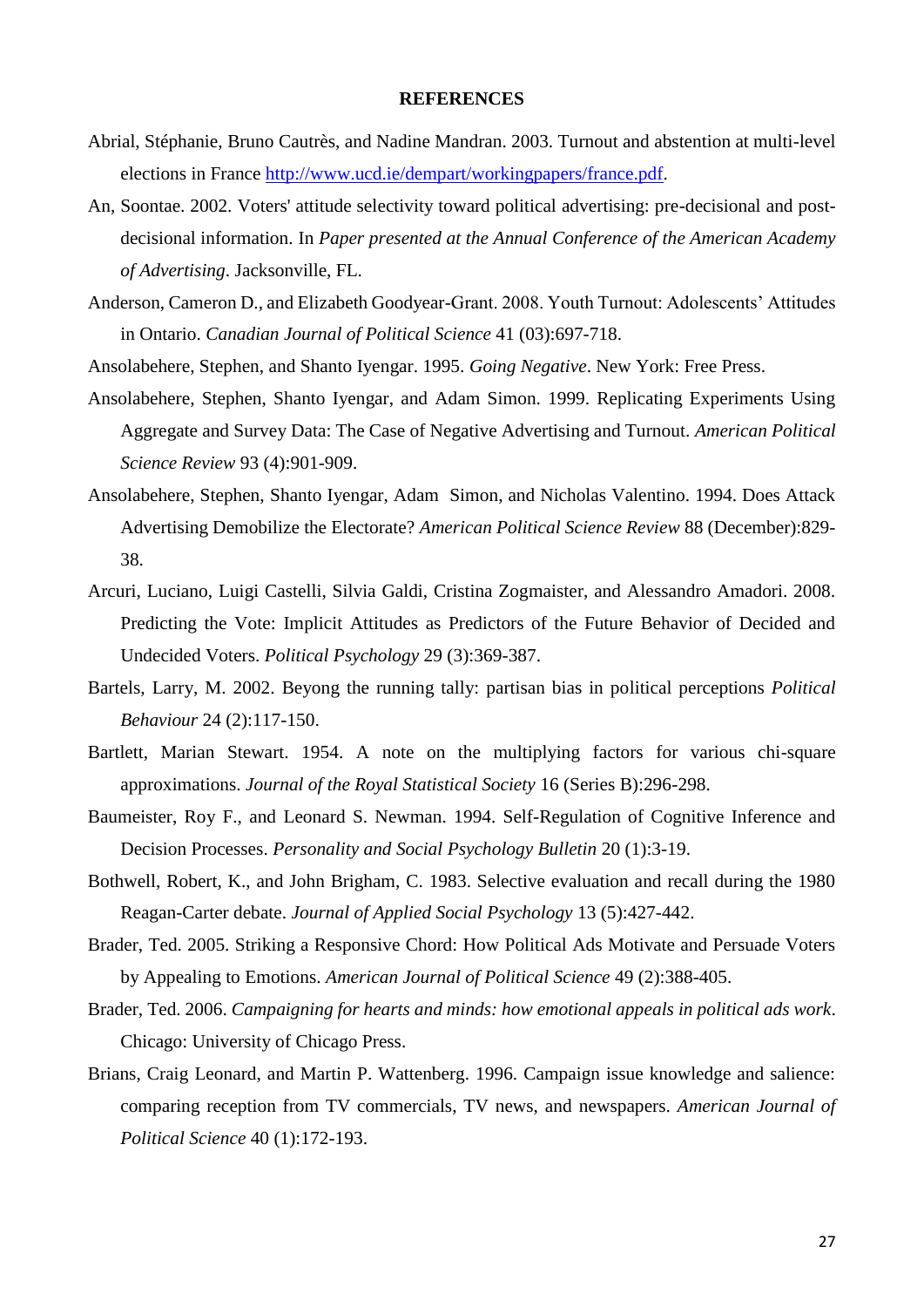- Bromley, Catherine, and John Curtice. 2002. Where have all the voters gone? In *British Social Attitudes. The 19th Report*, edited by A. Park, J. Curtice, K. Thomson, L. Jarvis and C. Bromley. London: National Centre for Social Research, Sage.
- Brooks, Deborah Jordan. 2006. The Resilient Voter: Moving Toward Closure in the Debate over Negative Campaigning and Turnout. *Journal of Politics* 68 (3):684-696.
- Burdein, Inna, Milton Lodge, and Charles Taber. 2006. Experiments on the Automaticity of Political Beliefs and Attitudes. *Political Psychology* 27 (3):359-371.
- Campbell, Angus, Philip Converse, E., Warren Miller, E., and Donald Stokes, E. 1960. *The American Voter*. New York: John Wiley & Sons.
- Cappella, Joseph N., and Kathleen H. Jamieson. 1997. *The spiral of cynicism: The press and the public good*. New York: Oxford University Press.
- Carraro, Lucianna, Bertram Gawronski, and Luigi Castelli. 2010. Losing on all fronts: the effects of negative versus positive person-based campaigns on implicit and explicit evaluations of political candidates. *British Journal of Social Psychology* 49:453-470.
- Chang, ChingChing. 2003. Party bias in political-advertising processing: results from an experiment involving the 1998 Taipei Mayoral Election. *Journal of Advertising* 32 (2):55-67.
- Delli Carpini, Michael X. 2000. Gen.com: Youth, Civic Engagement and the New Information Environment. *Political Communication* 17 (4):341-349.
- Dermody, Janine, and Stuart Hanmer-Lloyd. 2005. An exploration of the advertising ambitions and strategies of the 2005 British General Election. *Journal of Marketing Management* 21:1021-47.
- Dermody, Janine, and Stuart Hanmer-Lloyd. 2010. An introspective, retrospective, futurespective analysis of the attack advertising in the 2010 British General Election. *Journal of Marketing Management* 27 (7/8):736-761.
- Dermody, Janine, Stuart Hanmer-Lloyd, Nicole Koenig-Lewis, and Anita Lifen Zhao. 2013. Attack Advertising as an Agent of British Youth Political Disempowerment? A Review of Empirical Evidence from the 2010 British General Election. In *The Media, Political Participation and Empowerment*, edited by R. G. R. Scullion, D. Jackson & D. Lilleker Abindon Oxon: Routledge Research in Political Communication.
- Dermody, Janine, Stuart Hanmer-Lloyd, and Richard Scullion. 2010. Young people and voting behaviour: alienated youth and (or) an interested and critical citizenry? *European Journal of Marketing* 44 (3/4):421-435.
- Dermody, Janine, and Richard Scullion. 2003. Exploring the Consequences of Negative Political Advertising for Liberal Democracy. *Journal of Political Marketing* 2 (1):77-100.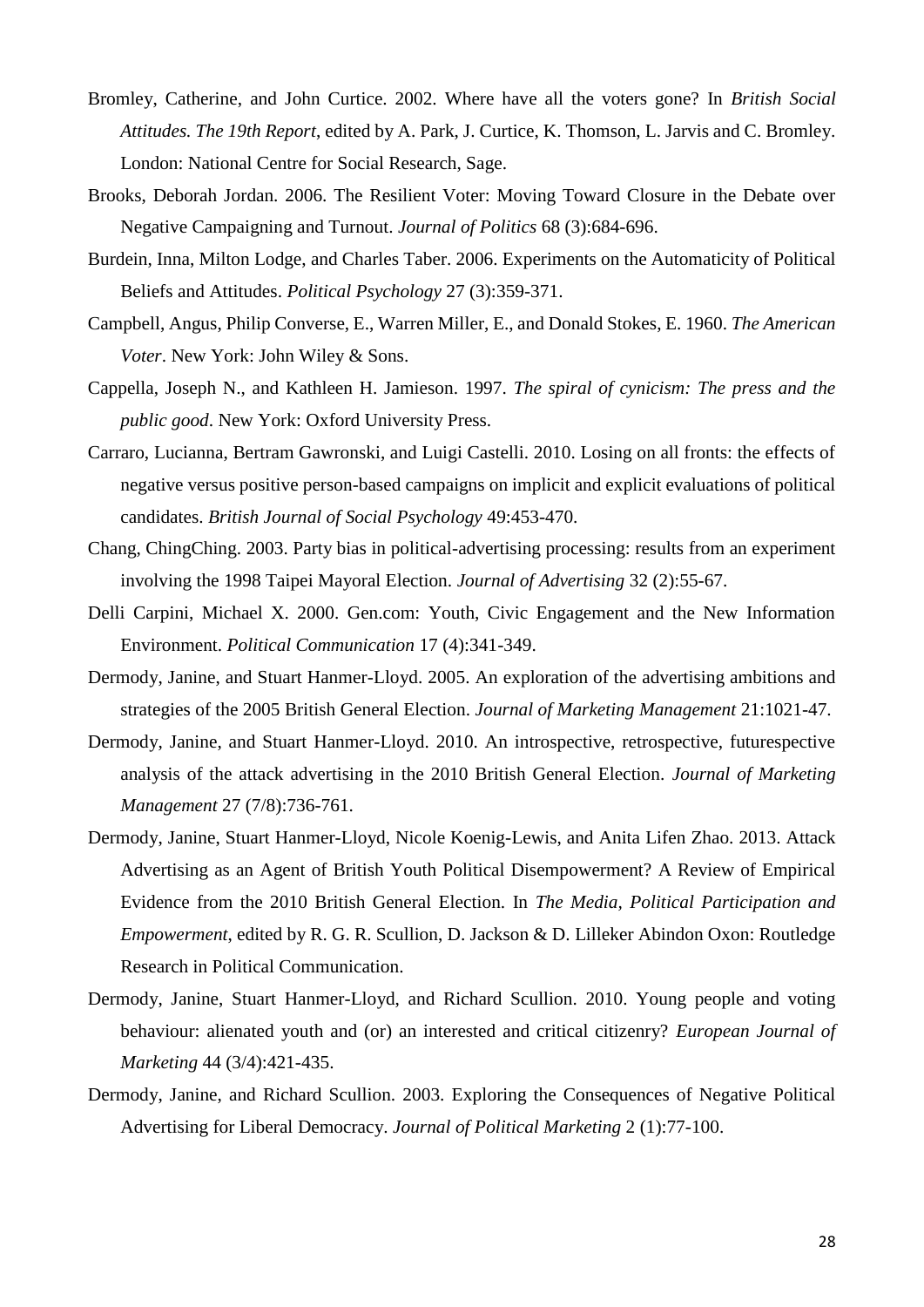- Duck, J.M., M.A. Hogg, and D.J. Terry. 1995. Me, us and them: Political identification and the thirdperson effect in the 1993 Australian federal election. *European Journal of Social Psychology* 25:195-215.
- Duck, Julie M., Deborah J. Terry, and Michael A. Hogg. 1998. Perceptions of a media campaign: the role of social identity and the changing intergroup context. *Personality and Social Psychology Bulletin* 24 (1):3-16.
- Egan, John. 2005. Another false dawn? The Liberal Democrats 2005. *Journal of Marketing Management* 21 (9):959-978.
- Elder, Tracey J., Karen M. Douglas, and Robbie M. Sutton. 2006. Perceptions of social influence when the messages favour 'us' versus 'them': A closer look at the social distance effect. *European Journal of Social Psychology* 36:353-365.
- Fazion, Russell H., and Carol J. Williams. 1986. Attitude accessibility as a moderator of the attitudeperception and attitude-behavior relations: An investigation of the 1984 presidential election. *Journal of Personality and Social Psychology* 51 (3):505-514.
- Feldmann-Wojtachnia, E., A. Gretschel, V. Helmisaari, T. Kiilakoski, A.L. Matthies, S. Meinhold-Henschel, R. Roth, and P. Tasanko. 2010. *Youth participation in Finland and in Germany. Status analysis and data based Recommendations*. Helsinki, Finland: The Finnish Youth Research Network.
- Festinger, Leon. 1957. *A theory of cognitive dissonance*. California: Stanford University Press.
- Fieldhouse, Edward, Mark Tranmer Tranmer, and Andrew Russell. 2007. Something about young people or something about elections? Electoral participation of young people in Europe: Evidence from a multilevel analysis of the European Social Survey *European Journal of Political Research* 46 (6):797-822.
- Finkel, Steven E., and John G. Geer. 1998. A Spot Check: Casting Doubt on the Demobilizing Effect of Attack Advertising. *American Journal of Political Science* 42 (2):573-595.
- Fischle, Mark. 2000. Mass Response to the Lewinsky Scandal: Motivated Reasoning or BayesianUpdating? *Political Psychology* 21 (1):135-139.
- Fletcher, Winston. 2001. Why does political advertising rely so much on the negative? *Marketing*, 25.
- Freedman, Paul, and Ken Goldstein. 1999. Measuring Media Exposure and the Effects of Negative Campaign Ads. *American Journal of Political Science* 42 (4):1189-1208.
- Frey, Dieter. 1986. Recent Research on Selective Exposure to Information. In *Advances in Experimental Social Psychology*, edited by L. Berkowitz. San Diego: Academic Press.
- Goren, Paul. 2002. Character weakness, partisan bias and presidential evaluation. *American Journal of Political Science* 46 (3):627-641.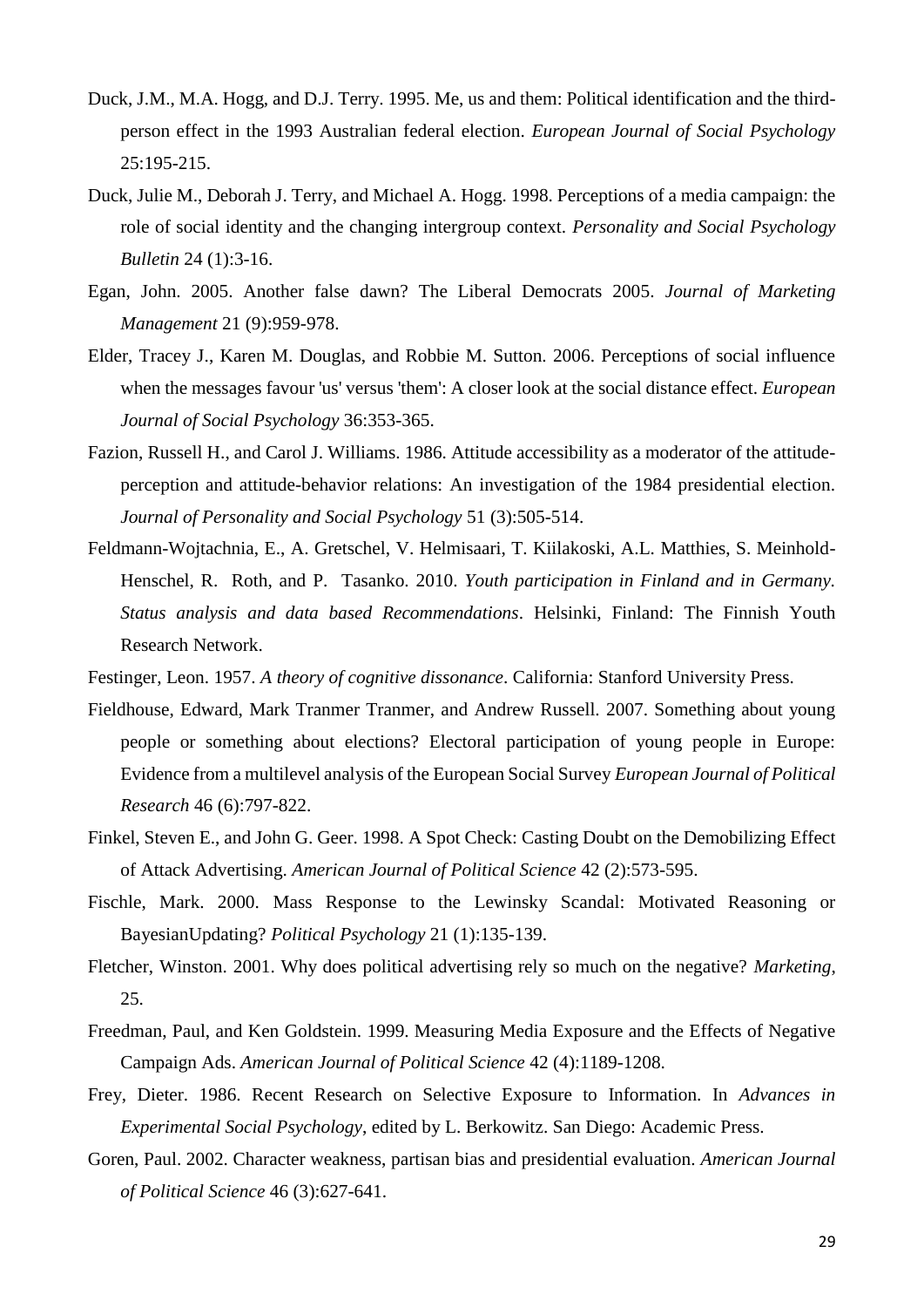- Greene, Steven. 2004. Social Identity Theory and Party Identification. *Social Science Quarterly* 85 (1):136-153.
- Henn, Matt, and Mark Weinstein. 2006. Young people and political (in)activism: why don't young people vote? . *Policy & Politics* 34 (3):517-534.
- Henneberg, Stephan, C. 2008. An Epistemological Perspective on Research in Political Marketing. *Journal of Political Marketing* 7 (2):151-182.
- Hill, Ronald P. 1989. An exploration of voter response to political advertisement. *Journal of Advertising* 18 (4):14-22.
- Huggins, Richard. 2001. The transformation of the political audience. In *New Media and Politics*, edited by B. Axford and R. Huggins. London: Sage.
- Jamieson, Kathleen H. 1992. *Dirty Politics: Deception, Distraction, and Democracy*. New York: Oxford University Press.
- Kahn, Kim Fridkin, and Patrick J. Kenney. 1999. Do negative campaigns mobilize or suppress turnout? Clarifying the relationship between negativity and participation. *American Political Science Review* 93 (4):877-889.
- Kaid, Lynda L. 1997. Effects of the television spots on images of Dole and Clinton. *American Behavioural Scientist* 40 (8):1085-1094.
- Kaid, Lynda L., Mitchell S. McKinney, and John C. Tedesco. 2004. Political information efficay and young voters. In *Paper presented at the annual meeting of the National Coomunication Association Conference*. Chicago, IL.
- Kaid, Lynda L., M. Postelnicu, K. Landreville, Hyun J. Yun, and Abby G. LeGrange. 2007. The effects of political advertising on young voters. *American Behavioural Scientist* 50 (9):1137- 1151.
- Kaid, Lynda L., and John C. Tedesco. 1999. Tracking Voter Reactions to the Television Advertising. In *The Electronic Election: Perspectives on the 1996 Campaign Communication*, edited by L. L. Kaid and D. G. Bystrom. Mahwah, NJ: Lawrence Erlbaun.
- Kaiser, Henry. 1970. A second generation Little Jiffy. *Psychometrika* 35 (401-415).
- Kaiser, Henry. 1974. An index of factorial simplicity. *Psychometrika* 39:31-36.
- Kates, Steven. 1998. A Qualitative Exploration into Voters' Ethical Perceptions of Political Advertising: Discourse, Disinformation, and Moral Boundaries. *Journal of Business Ethics* 17 (16):1871-1885.
- Kavannagh, Dennis, and Philip Cowley. 2010. *The British General Election of 2010*. Basingstoke, UK.: Palgrave & MacMillan.
- Kelly, Caroline. 1988. Intergroup differentiation in a political context. *Brisith Journal of Social Psychology* 27 (4):319-332.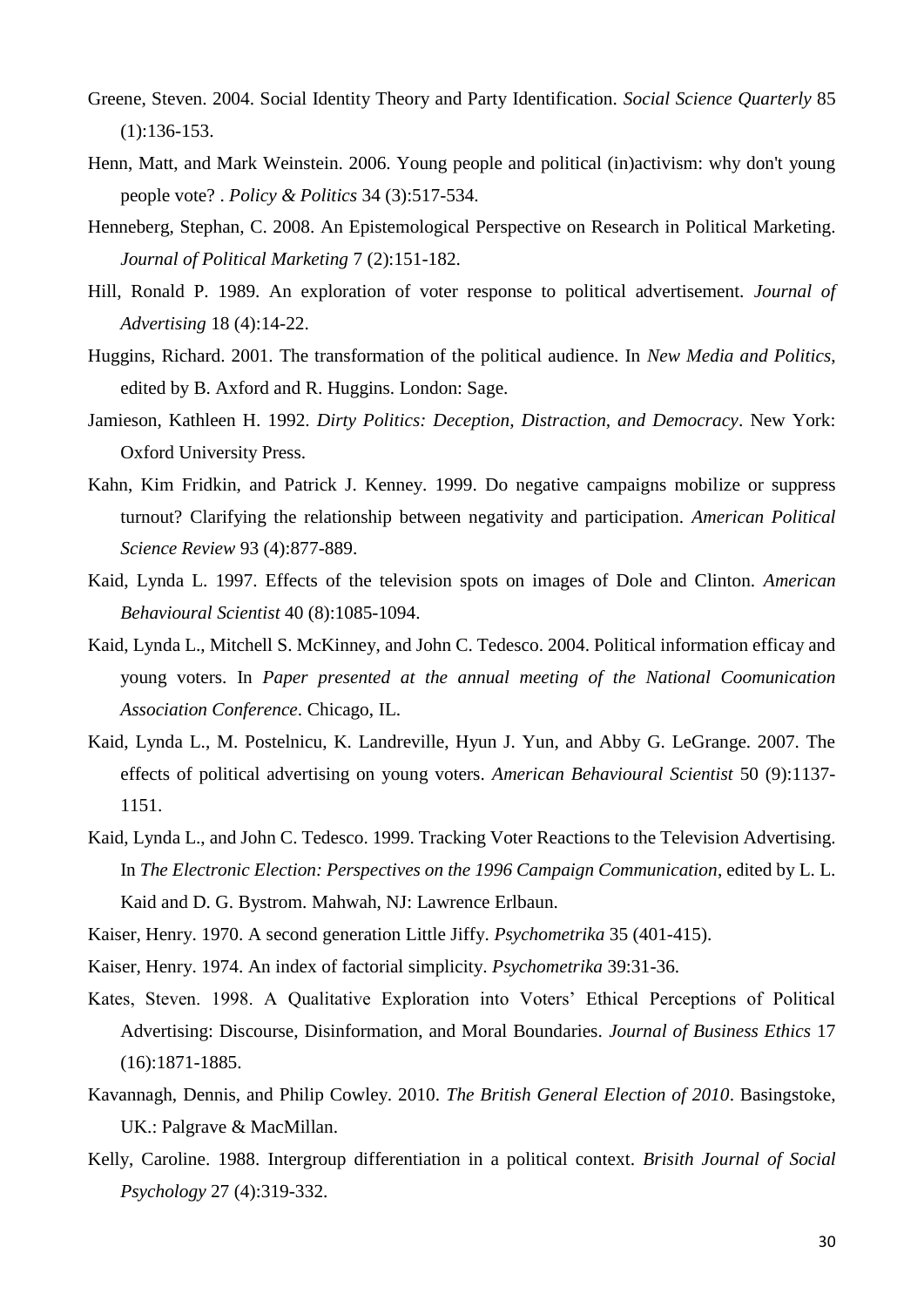- Klein, William, M., and Ziva Kunda. 1992. Motivated person perception: Constructing justifications for desired beliefs. *Journal of Experimental Social Psychology* 28 (2):145-168.
- Koch, Jeffrey W. 2003. Political cynicism and third party support in American Presidential Elections *American Politics Research* 31 (1):48-65.
- Kunda, Ziva. 1990. The case for motivated reasoning. *Psychological Bulletin* 108 (3):480-498.
- Lau, Richard, R., and Gerald Pomper, M. 2001. Negative Campaigning by US Senate Candidates. *Party Politics* 7 (1):69-87.
- Lau, Richard, R., and Gerald Pomper, M. 2004. *Negative campaigning: an analysis of US senate elections*. new York: Rowman & Littlefield.
- Lau, Richard, R., Lee Sigelman, and Brown Rovner. 2007. The Effects of Negative Political Campaigns: A Meta-Analytic Reassessment. *Journal of Politics* 69 (4):1176-1209.
- Lodge, Milton, and Charles S. Taber. 2000. Three steps toward a theory of motivated political reasoning. In *Elements of Reason Cognition Choice and the Bounds of Rationality*, edited by M. D. M. Lupia and S. L. Popkin. New York: Cambridge University Press.
- Louro, Maria J., Rik Pieters, and Marcel Zeelenberg. 2005. Negative returns on positive emotions: The influence of pride and self-regulatory goals on repurchase decisions. *Journal of Consumer Research* 31 (4):833-840.
- Marcus, George, E., Russell W. Neuman, and Michael MacKuen. 2000. *Affective intelligence and political judgement*. Chicago: University of Chicago Press.
- Martin, Paul S. 2004. Inside the Black Box of Negative Campaign Effects: Three Reasons Why Negative Campaigns Mobilize. *Political Psychology* 25 (4):545-562.
- Meffert, Michael, F., Sungeun Chung, Amber Joiner, J., Leah Waks, and Jennifer Garst. 2006. The Effects of Negativity and Motivated Information Processing During a Political Campaign. *Journal of Communication* 56 (1):27-51.
- Meirick, Patrick 2002. Cognitive responses to negative and comparative political advertising. *Journal of Advertising* 31 (1):49-62.
- Merritt, Sharyne 1984. Negative Political Advertising: Some Empirical Findings. *Journal of Advertising* 13 (3):27-38.
- Meyrick, P. C. 2004. Topic-relevant groups and dimensions of distance: Political advertising and first- and third-person effects. *Communication Research* 31:234-255.
- Mitchell, Andrew A., and Jerry C. Olson. 1981. Are product attribute beliefs the only mediator of advertising effects on brand attitude? *Journal of Marketing Research* 18 (3):318-332.
- Mori. *General Election 2005. MORI Final Aggregate Analysis* 2005 [cited 30 June 2011. Available from www.mori.com/polls/2005/election-aggregate.shtml.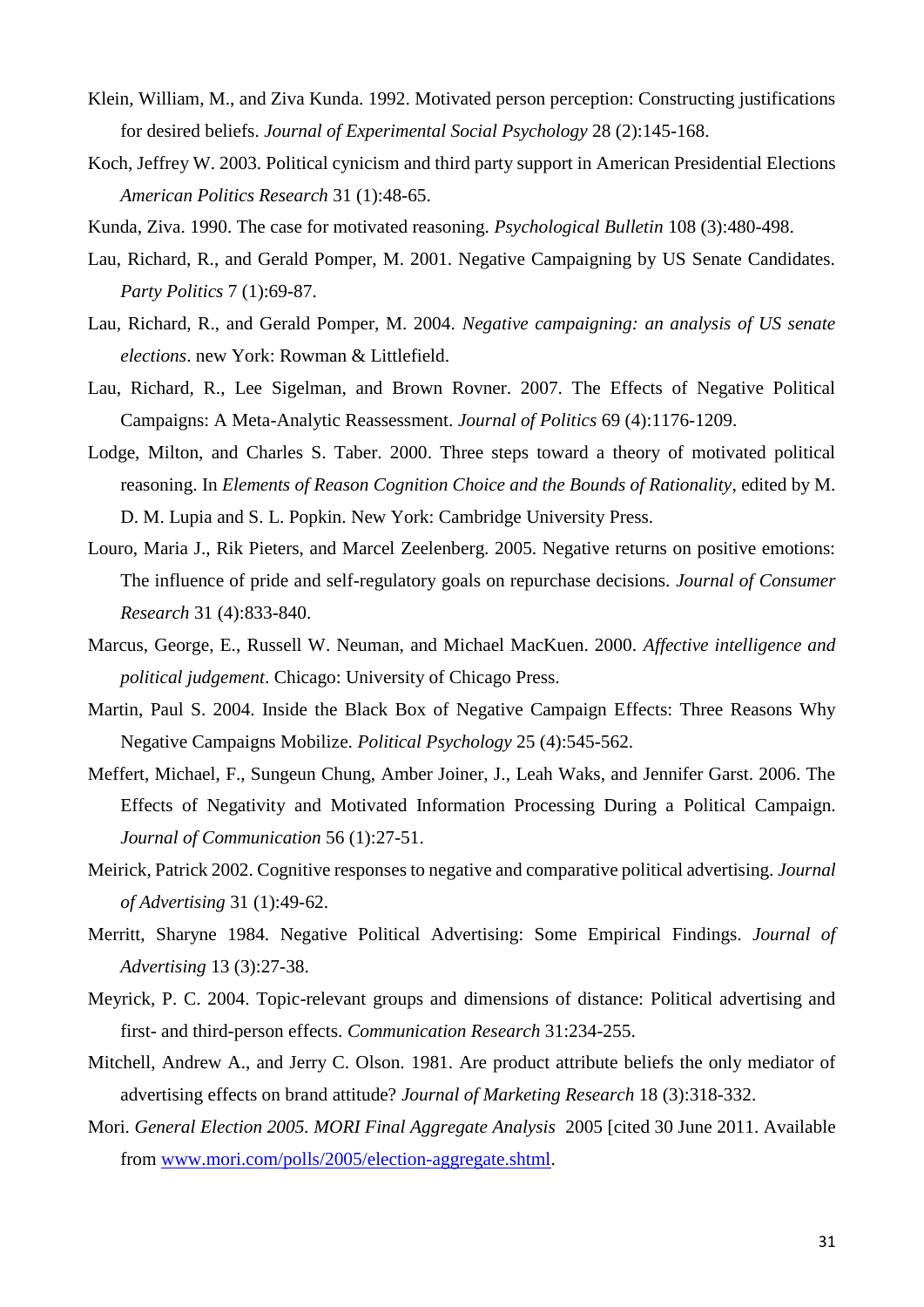- Neuman, Russell W., Michael B. Mackuen, George E. Marcus, and Joanne Miller. 1997. Affective choice and rational choice. In *Presented at the annual meeting of the American Political Science Association*. Washington
- Niven, David. 2006. A field experiment on the effects of negative campaign mail on turnout in a municipal election. *Political Research Quarterly* 59 (2):203-210.
- Nye, Joseph S. Jr., Philip Zelikow, D., and David King, C., eds. 1997. *Why people don't trust government*. Cambridge, MA: Harvard Unviersity Press.
- Pinkleton, Bruce E. 1997. The Effects of Negative Comparative Political Advertising on Candidate Evaluations and Advertising Evaluations: An Exploration. *Journal of Advertising* 26 (1):19-29.
- Pinkleton, Bruce E., Nam-Hyun Vm, and Erica Weintraub Austin. 2002. An exploration of the effects of negative plitical advertising on political devision making. *Journal of Advertising* 31 (1):13- 25.
- Pintor, Rafael López, and Maria Gratschew. 2002. *Voter Turnout Since 1945. A Global Report*. Stockholm, Sweden: International Institute for Democracy and Electoral Assistance (International IDEA).
- Pleyers, G. 2005. Young people and alter-globalisation: from disillusionment to a new culture of political participation. In *Revisiting youth political participation. Challenges for research and democratic practice in Europe*, edited by J. Forbrig. Strasbourg Council of Europe.
- Pyszczynski, Tom, and Jeff Greenberg. 1987. Toward an Integration of Cognitive and Motivational Perspectives on Social Inference: a Biased Hypothesis Testing Model. In *Advances in Experimental Social Psychology*, edited by L. Berkowitz. New York: Academic Press.
- Rawnsley, Andrew. *The big idea is now small ideas*, 10th October 2004 2004 [cited July 30 2011. Available from http://www.guardian.co.uk/politics/2004/oct/10/labour.voterapathy.
- Robideaux, Douglas R. 1998. Ad attitude and negative political adveritising: toward a theoretical understanding. *Academy of Marketing Studies Journal* 2 (1):1-10.
- Robideaux, Douglas R. 2002. Party affiliation and ad attitude toward political ads. *Journal of Marketing Theory and Practice* 10 (1):36-45.
- Robideaux, Douglas R. 2004. A longitudinal examination of negative political advertising and advertisement attitudes: a north American example. *Journal of Marketing Communication* 10 (3):213-224.
- Robideaux, Douglas R. 2004. Political affiliation and the ad attitude of negative political advertising: a longitudinal examination *Marketing Management Journal* 14 (1):153-162.
- Russell, Andrew, Edward Fieldhouse, Kingsley Purdarn, and Virinder Kalra. *Voter Engagement and Young People* 2002 [cited June 30 2011. Available from http://www.electoralcommission.org.uk/document-summary?assetid=16093.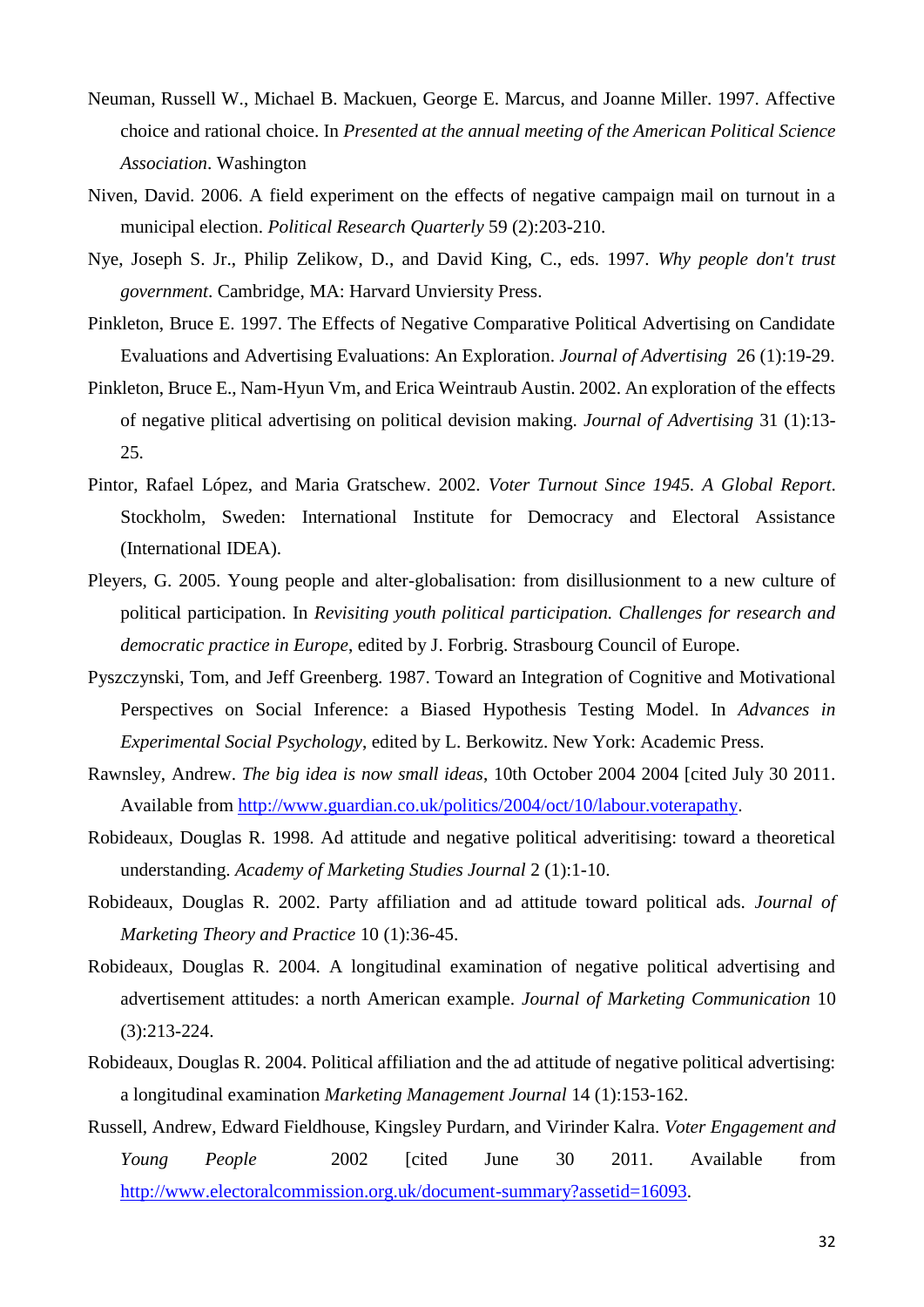- Schenck-Hamlin, William J., David E. Procter, and Deborah J. Rumsey. 2000. The influence of negative advertising frames on political cynicism and politician accountability. *Human Communication Research* 26 (1):53-74.
- Shapiro, Michael A., and Robert H. Rieger. 1992. Comparing postiive and negative political advertising on radio. *Journalism Quarterly* 69 (1):135-145.
- Skaperdas, Stergios , and Bernard Grofman. 1995. Modeling Negative Campaigning. *American Political Science Review* 89 (1):49-61.
- Stevens, Daniel, John Sullivan, Barbara Allen, and Dean Alger. 2008. What's Good for the Goose is Bad for the Gander: Negative Political Advertising, Partisanship, and Turnout. *Journal of Politics* 70 (2):527-541.
- Stoker, Laura. 1993. Judging presidential character: The demise of Gary Hart. *Political Behaviour* 15 (2):193-223.
- Sweeney, Paul D., and Kathy L. Gruber. 1984. Selective Exposure: Voter Information Preferences and the Watergate Affair. *Journal of Personality & Social Psychology* 46 (6):1026-1221.
- Taber, Charles S., and Milton Lodge. 2006. Motivated Skepticism in the Evaluation of Political Beliefs. *American Journal of Political Science* 50 (3):755-769.
- Tajfel, H. 1978. *The social psychology of minorities*. New York: Minority Rights Group.
- Tinkham, Spencer F., and Ruth Ann Weaver-Lariscy. 1994. Ethical judgements of political television commercials as predictors of attitude toward the ad. *Journal of Advertising* 13 (3):43-57.
- Turner, J. 1999. Some current issues in research on social identity and self-categorization theories. In *Social identity: context, commitment, content*, edited by N. Ellemers, R. Spears and B. Doosje. Oxford, Uk: Blackwell.
- Tybout, Alice M., Bobby J. Calder, and Brian Sternthal. 1981. Using information processing theory to design marketing strategies. *Journal of Marketing Research* 18 (1):73-79.
- Vallone, R., L. Ross, and M. Lepper. 1985. The hostile media phenomenon: biased perception and perceptions of media bias in coverage of the Beirut massacre. *Journal of Personality and Social Psychology* 469:577-585.
- Westen, Drew, Pavel S. Blagov, Keith Harenski, Clint Kilts, and Stephan Hamann. 2006. Neural Bases of Motivated Reasoning: An fMRI Study of Emotional Constraints on Partisan Political Judgment in the 2004 U.S. Presidential Election. *Journal of Cognitive Neuroscience* 18 (11):1947-1958.
- White, C., S. Bruce, and J. Ritchie. 2000. *Young People's Politics. Political Interest and Engagement Amongst 14-24 Year Olds*. York: Joseph Rowntree Foundation
- Yoon, Kak. 1995. Attitudes toward advertising held by the boomers and busters: some facts and myths. *Journal of Marketing Communicaitons* 1 (1):25-36.